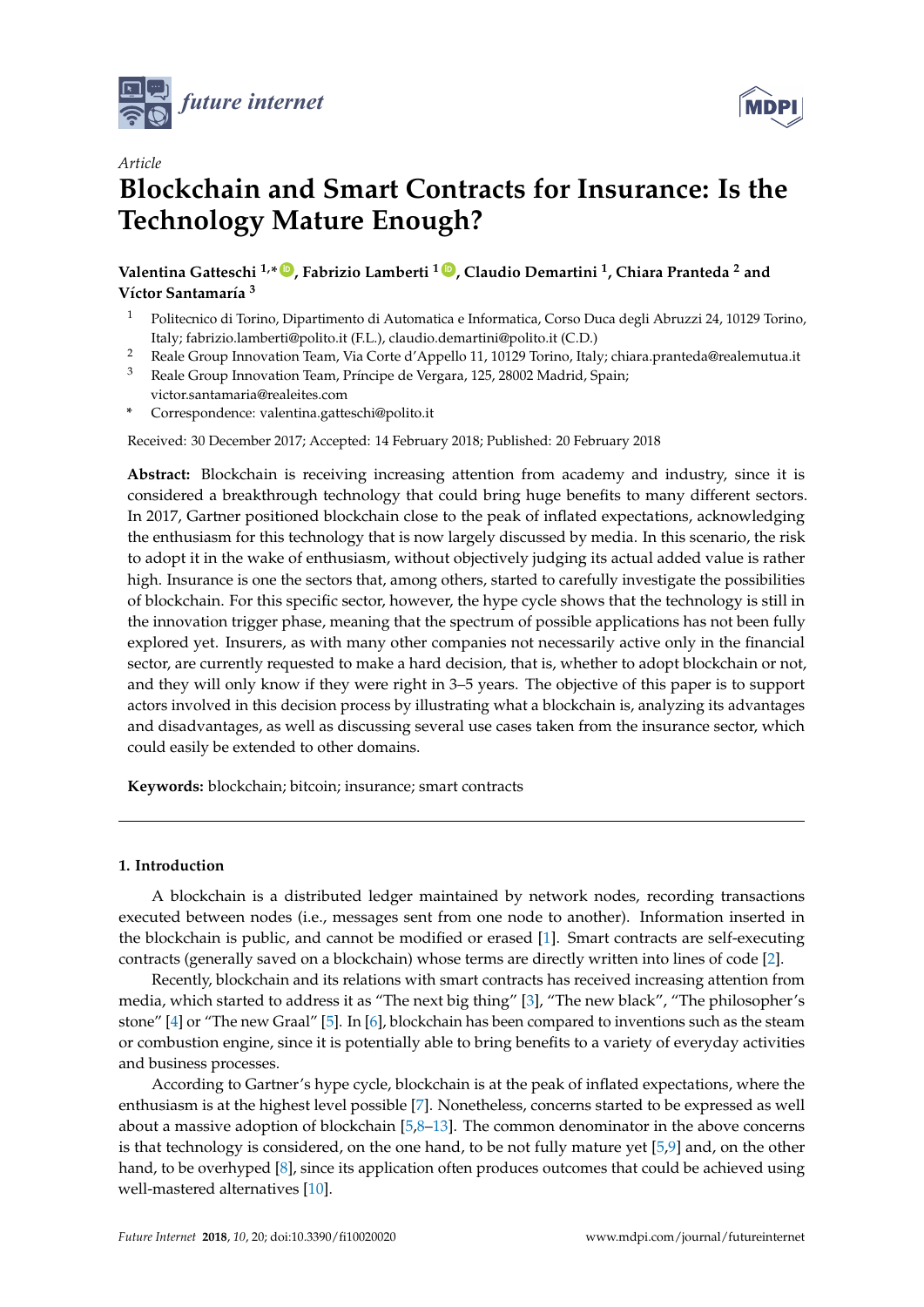The risk is that one is so much in love with this technology that it becomes impossible for one to objectively judge its true benefits. As stressed by Adam Cooper, a technical architect of the Bank of England, "[With blockchain] the focus as always should be on fulfilling user needs, not on implementing technologies simply because they are clever or interesting." [\[11\]](#page-13-8).

The insurance sector, as with many others, started to investigate the application of blockchain technology through considerable investments from both big and small companies [\[14,](#page-13-9)[15\]](#page-13-10), investigations from consultancy firms [\[4](#page-13-0)[,16,](#page-13-11)[17\]](#page-13-12), and the creation, in 2016, of the B3i, the first blockchain-centered insurance consortium [\[18\]](#page-13-13).

The hype cycle for the insurance sector [\[19\]](#page-13-14), however, depicts blockchain technology at the beginning of the curve connecting the technology trigger phase with the peak of inflated expectation, meaning that this technology has not been fully explored yet in this particular sector. Hence, the questions that insurance companies are asking themselves right now are "Are there clear use cases exploiting blockchain technology and smart contracts in the insurance sector?", "In case we want to adopt a blockchain, what is the most suitable blockchain architecture for our needs?" and, more in general, "Is blockchain technology mature enough for insurance?". It has been estimated that they will need to wait about 3 to 5 years to see whether they made the right choice today by deciding to invest or not in blockchain for their business [\[20\]](#page-13-15).

The objective of this paper is to help companies operating in the insurance sector to answer the above questions by providing an overview of blockchain- (and smart contracts-) based use cases in such specific sector, and by highlighting strengths, weaknesses, opportunities and threats for this technology. The authors decided to focus on insurance because, in this sector, blockchain technology could have a relevant impact on a variety of processes and application scenarios. Notwithstanding, it is worth observing that, despite the focus on the particular domain the authors are operating into, many of the examples provided and considerations made throughout the paper could be helpful for a number of other companies, not necessarily from the financial domain. In fact, the aim is to stimulate reflections and discussions on this topic, leaving to the reader the final judgment on the actual benefits that could come from the adoption of the considered technology in a specific scenario.

The paper is organized as follows: Section [2](#page-1-0) provides an overview of the blockchain technology, by presenting its key concepts. Section [3](#page-5-0) discusses several use cases from the insurance sector, by mentioning prototype solutions available so far. Discussion is complemented by Section [4,](#page-8-0) which reports a SWOT analysis performed on a wider context to broaden the scope of the analysis beyond the insurance domain. Finally, conclusions are drawn in Section [5.](#page-11-0)

#### <span id="page-1-0"></span>**2. How Blockchain Works**

The blockchain (literally, a "chain of blocks") made its first appearance in the research scenario in 2008, in the frame of the Bitcoin initiative [\[21](#page-13-16)[,22\]](#page-13-17). The objective was to transfer online payments from one party to another, without relying on intermediaries. In this context, the blockchain was acting as the underlying ledger recording Bitcoin transfers and guaranteeing, by means of cryptographic operations, the authentication and non-repudiation of payments.

Even though Bitcoin is, by far, the most famous cryptocurrency, it is not alone. In fact, since 2008, more than 1300 cryptocurrencies have been created [\[23\]](#page-13-18), which are being used as exchange tokens in many different blockchain-based applications.

The core concepts behind the blockchain technology are reported in the following.

- Transactions: each cryptocurrency transfer from one subject to another is represented as a transaction from A to B. Cryptocurrency is neither a physical nor a software object, but the result of incoming and outgoing transactions. For this reason, the blockchain keeps track of all the transactions occurred from its birth.
- Blocks: transactions are grouped in blocks. Each block collects all the transactions occurring in a given timeframe and keeps a reference to the preceding block (that is where the concept of "chain" comes from).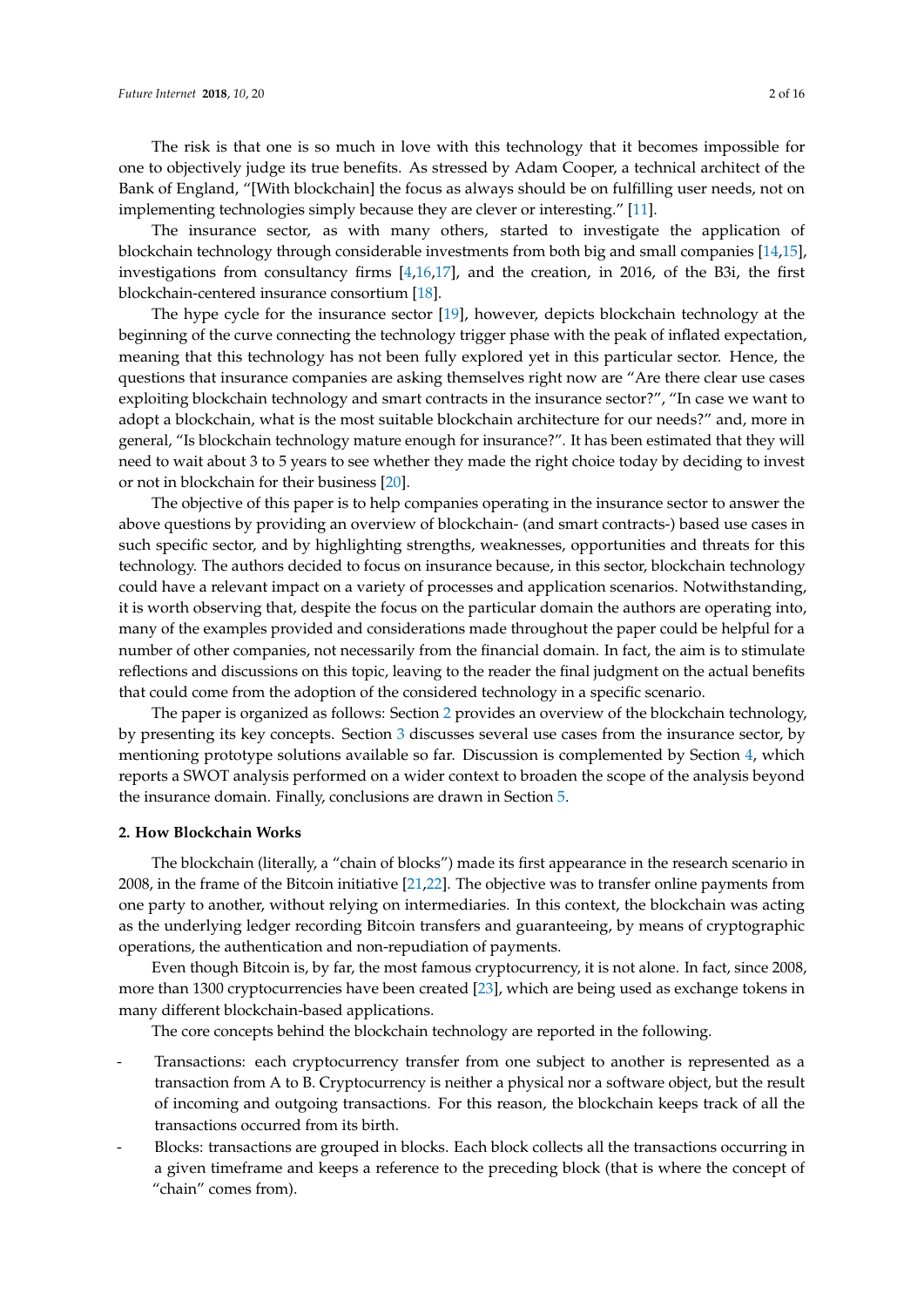- Nodes: instead of being stored in a centralized database, the blockchain is spread over network ‐ Nodes: instead of being stored in a centralized database, the blockchain is spread over network computers (the "nodes"), each containing a local copy of the entire blockchain. computers (the "nodes"), each containing a local copy of the entire blockchain.
- Majority consensus: since a central authority is missing, decisions on the network are made ‐ Majority consensus: since a central authority is missing, decisions on the network are made according to a majority consensus. Each node modifies its local copy of the blockchain to make it according to a majority consensus. Each node modifies its local copy of the blockchain to make mirror the status of the majority of the network nodes.
- Mining: nodes could either passively store a copy of the blockchain, or actively take part to ‐ Mining: nodes could either passively store a copy of the blockchain, or actively take part to the the maintenance of the blockchain, in the so-called "mining" process. During mining, nodes check previous transactions to verify whether a subject is entitled to spend a given amount of cryptocurrency and, each time a block has to be added to the chain, solve a complex cryptocurrency and, each time a block has to be added to the chain, solve a complex computational-intensive mathematical problem. This problem was specifically designed to computational‐intensive mathematical problem. This problem was specifically designed to limit limit the possibility for a malicious entity to manipulate the blockchain by falsifying transactions. The probability of attacks is extremely low, since adding a new (malicious) block or modify a probability of attacks is extremely low, since adding a new (malicious) block or modify a previously added block to the chain would require control of the majority of the network nodes previously added block to the chain would require control of the majority of the network nodes (to make them agree with the modification). (to make them agree with the modification).
- Wallet: people transfer cryptocurrency using wallets. Cryptocurrency cannot be stored on a ‐ Wallet: people transfer cryptocurrency using wallets. Cryptocurrency cannot be stored on a physical memory; rather, it is the result of previous transactions. Hence, the wallet only stores physical memory; rather, it is the result of previous transactions. Hence, the wallet only stores credentials (a complex, unchangeable combination of automatically assigned numbers and letters), credentials (a complex, unchangeable combination of automatically assigned numbers and which enable blockchain users to transfer cryptocurrencies they own. Each wallet is associated to one (or more) unique addresses. Should a user want to send a given amount of cryptocurrency to a peer, he/she would have to specify the recipient's address and the desired amount, and use his/her credentials to validate the transaction. This aspect is particularly important, since in case of credentials loss, the cryptocurrency owned by the user would not "disappear", but the user would be no more able to spend it. Moreover, the fact that the user validates the transaction with his/her credentials certifies that he/she was the actual initiator of the transaction. the transaction.

In order to better understand how the blockchain works, it could be worth considering the example In order to better understand how the blockchain works, it could be worth considering the  $s$ hown in Figure  $1.$  In the depicted scenario, Alice wants to send some amount of cryptocurrency from her wallet (with address "x1z") to Arthur's wallet (with address "v4y").

<span id="page-2-0"></span>

**Figure 1.** Performing transactions on the blockchain. **Figure 1.** Performing transactions on the blockchain.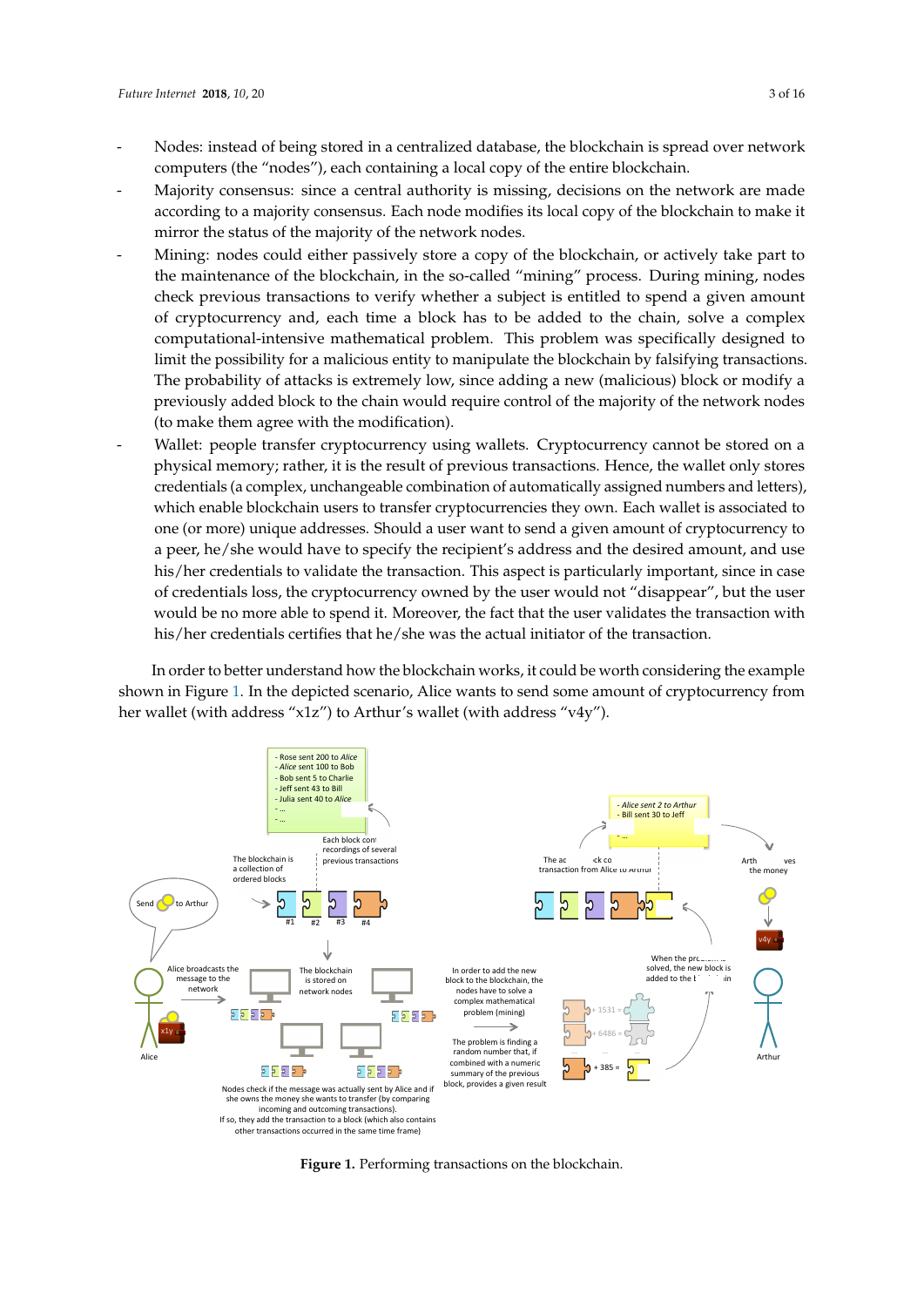Alice makes a statement in which she specifies the amount to be transferred as well as the recipient of the transfer, and validates this message with her credentials (for sake of readiness, the image reports users' names instead of their addresses). Then, she broadcasts the message to the network. Network nodes verify if the message's sender was actually Alice (by verifying if the message was correctly validated using her credentials), and check if she possesses the amount to be transferred. In order to perform this check, they use their local copy of the blockchain and analyze incoming and outgoing transactions from Alice's wallet address that are stored in previous blocks. If the message sent by Alice is valid and she is entitled to spend the money, they add Alice's transaction, together with other transactions occurring in the same time frame, to a block. In order to add the block to the blockchain, they then start solving a complex mathematical problem, where they have to find a random number that, combined with a numeric summary of the previous block, provides a given result. During this (mining) process, the fastest node receives a monetary reward. When a valid result is found, the new block is added to the blockchain. As a result, Arthur receives the money.

The above example should have allowed the reader to get better acquainted with the main characteristics of the blockchain, which make it a disruptive technology:

- Decentralized validation: the validation of transactions is performed by network nodes without the need of intermediaries;
- Data redundancy: each network node has a local copy of the blockchain, which prevents data losses;
- Data immutability: data stored in the blockchain could not be modified or deleted;
- Trust: cryptography enables trust between parties, since a transaction that has been validated using user's credentials cannot be repudiated;
- Transparency: everyone could read the blockchain and the transactions stored in it.

Though the example in Figure [1](#page-2-0) refers to a transfer of cryptocurrency, application possibilities of the blockchain are not limited to monetary assets, but could encompass a wide variety of use cases.

Among the early application scenarios that were explored for the blockchain, it is worth recalling the notarial context. In fact, since the blockchain is immutable and publicly available, researchers suggested using it for storing public records and attestations [\[1\]](#page-12-0). Another domain where the blockchain has been recognized to be able to bring significant benefits is intellectual property protection. In this context, blockchain technology could be used to prove/certify the existence of a document at a given time [\[24\]](#page-13-19). In contexts where, e.g., freedom of thought is threatened, blockchain technology could be used to store information in order to avoid censorship [\[25\]](#page-13-20): in fact, everyone can write information on the blockchain and read it.

As time has passed, researchers have realized that the blockchain could also be used to store other kinds of assets, including pieces of code. It was the birth of "smart contracts", i.e., small programs stored in the blockchain and programmed to autonomously behave in a given manner when some conditions are met.

The idea of a smart contract has been known since the 90s [\[26\]](#page-13-21), but it was only with the blockchain technology—and, in particular, with the Ethereum blockchain (probably the most famous blockchain after Bitcoin)—that smart contracts were able to unleash their full potential [\[27\]](#page-13-22).

With a smart contract, a person could, for instance, encode his/her will in the blockchain in the form of a set of rules. In case of death, the smart contract could then automatically transfer the testator's money or other kind of assets to the beneficiary. The testator may also provide additional constraints, such as enabling the transfer only when the beneficiary reaches the age of majority, when he/she obtains a diploma, etc.

Since smart contracts' conditions are based on data stored in the blockchain, they need to rely on external services, which take data from the "real" world (e.g., from death records) and push them to the blockchain (or vice versa). These services are referred to as "oracles" [\[28\]](#page-14-0). By considering the testator's example, an oracle could inspect death records to identify whether the person passed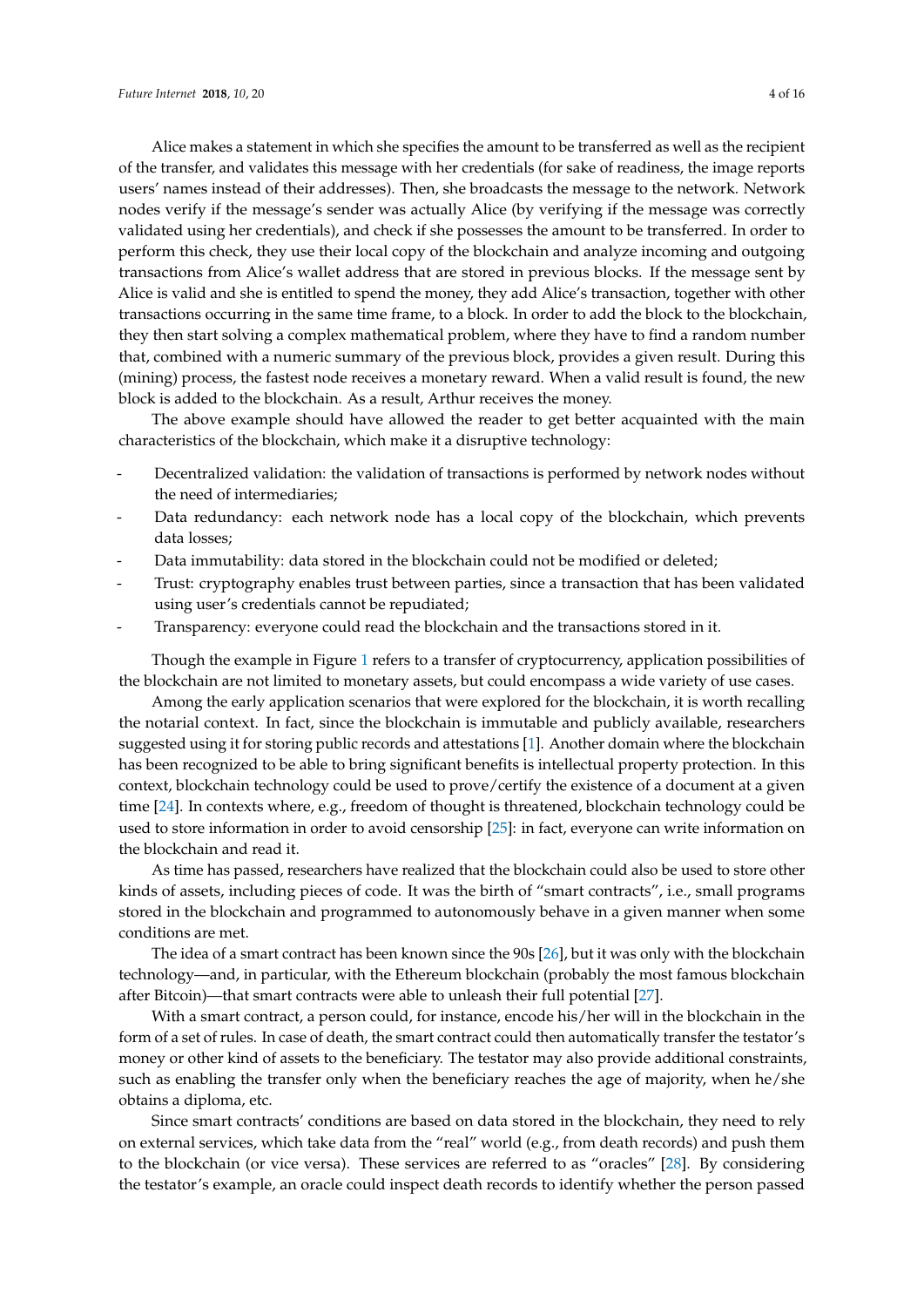away. If so, it could write this information on the blockchain (e.g., by changing the value of a Boolean variable indicating whether the person is alive or not). The smart contract, then, would trigger a conditional statement (based on the value of the variable), and execute the block of code initiating the money transfer.

Based on the type of information collected and on the interaction with the external world, oracles have been grouped into "software"/"hardware" oracles, and "inbound"/"outbound" oracles [\[29\]](#page-14-1). Software oracles are in charge of extracting information mainly from Web sources, whereas hardware oracles are meant to extract information from the physical world (e.g., through sensors). Inbound oracles insert information in the blockchain, whereas outbound oracles allow smart contracts to send information to the external world (e.g., letting hotels' intelligent lockers unlock themselves as soon as a person pays for a night).

Oracles have a huge responsibility in the correct execution of smart contracts, as the insertion of wrong information could trigger a money transfer without possibility of refund. Thus, there are companies that have developed oracles that certify the authenticity of extracted data for a small cost [\[28\]](#page-14-0). In some cases, it could be worth relying on more than one oracle, e.g., by considering a situation as "happened" if 3 out of 5 oracles confirm it [\[30\]](#page-14-2).

Recently, an even more complex application of smart contracts and oracles was proposed, which is associated to the concept of Decentralized Autonomous Organization, or DAOs [\[31\]](#page-14-3). In this context, smart contracts are used to encode rules to govern an organization, e.g., how decisions are taken, the weight of each member's vote, etc. The advantage is that no external party is required to verify that the organization is properly managed, and underlying rules can be verified by the wider public, ensuring transparency and trust.

From the architectural point of view, it is worth remarking that there exist different types of blockchains, which differ in terms of read/write permissions. "Public blockchains" (such as the Bitcoin blockchain) are blockchains that could be readable and potentially writable by everyone. "Private blockchains" are blockchains that could be written only by organization members. Read permissions can be either restricted to the organization, or made public. In "consortium blockchains", a set of selected nodes belonging to different institutions control validation, and the blockchain is used to share information among participant institutions. Public blockchains are particularly useful when no central entity is available to verify a transaction, and full decentralization is needed. Private and consortium blockchains provide some advantages, such as lower validation costs and shorter validation times (given the fact that, because of the smaller number of nodes, the mathematical problem can be simplified), reduced risk of attacks (since nodes that validate transactions are known) and increased privacy (as read permissions could be granted only to selected nodes). Furthermore, in case of errors or bugs in smart contracts, private and consortium blockchains could extraordinarily modify or revert previous transactions.

The choice of the type of blockchain to adopt should be based on the amount of decentralization required, and on time/cost constraints [\[8](#page-13-4)[,32\]](#page-14-4). Eventually, some hybrid solutions, exploiting cross-chain exchange layers between public and private blockchains, could be exploited [\[33\]](#page-14-5), e.g., by using a private blockchain for a company's backend activities and a public blockchain for receiving/sending money from/to customers. Finally, it must be underlined that, when selecting the blockchain to use, one should pay attention to avoiding decentralization for the sake of itself. In fact, a number of companies' processes are currently managed in a successful way using relational databases, and the switch to a (private) blockchain could not be worth the effort [\[8](#page-13-4)[,32\]](#page-14-4). With respect to private blockchains versus centralized databases, experts argue that "the biggest advantages of private blockchains in comparison to centralized databases are cryptographic auditing and known identities. Nobody can tamper with the data, and mistakes can be traced back" [\[34\]](#page-14-6). Others suggest that a blockchain could be a solution more suitable than a database only in case a company "plans to start privately and evolve into a regular public blockchain for public cross-verification as demand/volume grows" [\[34\]](#page-14-6).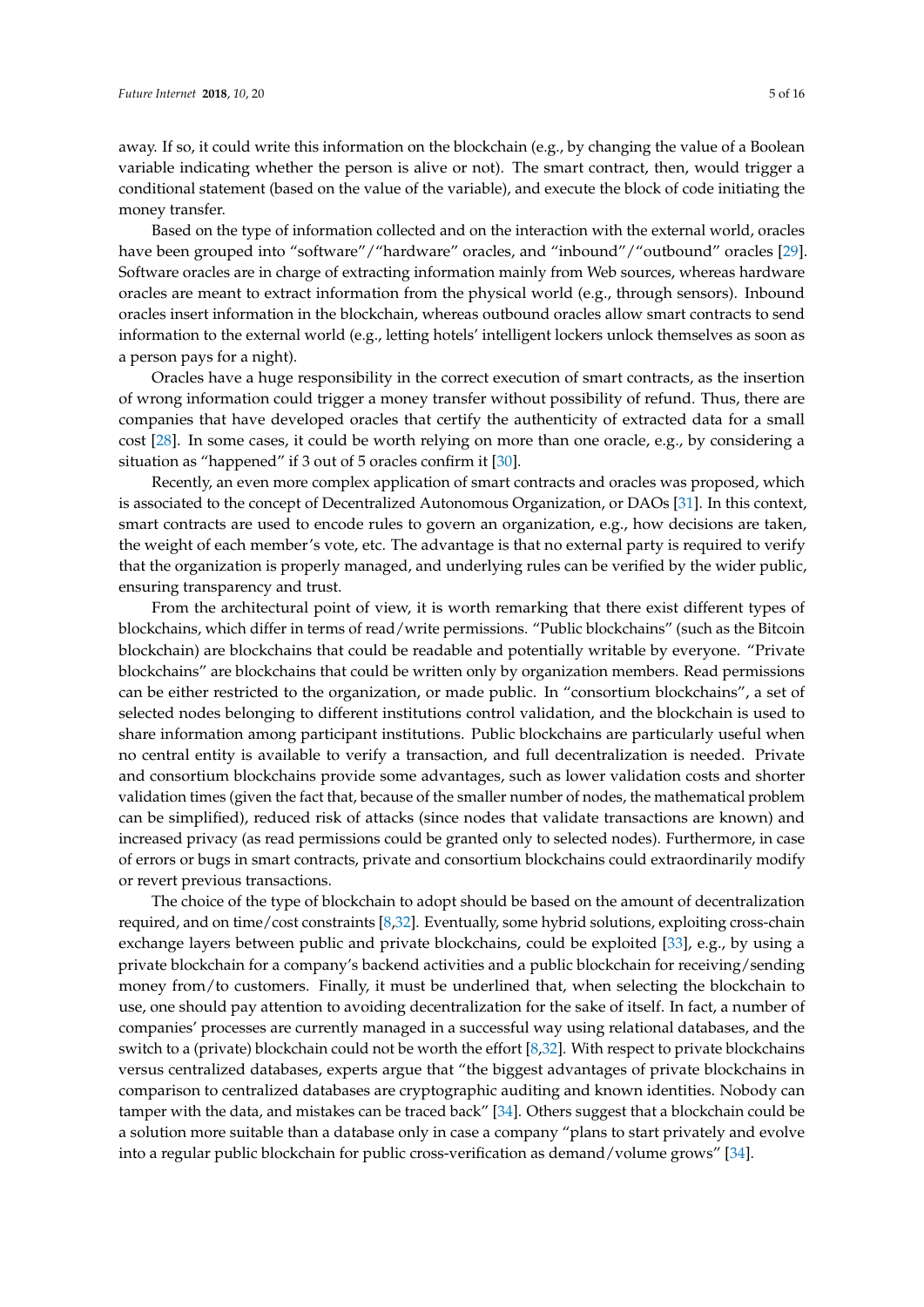## <span id="page-5-0"></span>**3. Blockchain Applications in Insurance: Selected Use Cases**

As illustrated in the previous section, advantages of blockchain are various. A number of enthusiasts already proposed using this technology in various sectors and contexts, including:

- Government [\[35\]](#page-14-7), to record in a transparent way citizens' votes, or politicians' programs (for verifying if promises made have been kept) or to enable autonomous governance systems [\[36\]](#page-14-8);
- Intellectual property [\[24\]](#page-13-19), to certify the proof of existence and authorship of a document;
- Internet [\[25\]](#page-13-20), to reduce censorships, by exploiting the immutability of data stored in the blockchain;
- Finance [\[37\]](#page-14-9), to transfer money between parties without having to rely on banks;
- Commerce [\[38\]](#page-14-10), to record goods' characteristics as well as their ownership, especially for luxury goods, thus reducing the market of counterfeit/stolen items;
- Internet of Things (IoT)  $[39-41]$  $[39-41]$ , e.g., by exploiting smart contracts to automatically process data coming from sensors, in order to let intelligent machines interact with each other [\[42\]](#page-14-13) and autonomously take actions when specific situations occur;
- Education [\[43\]](#page-14-14), to store information on qualifications acquired by learners, e.g., to reduce job application frauds; in this context, multiple actors (e.g., universities, training institutions, etc.) could write qualifications achieved by a person on the blockchain; human resources staff could then easily obtain information about when and where a given competency was obtained.

A rather comprehensive overview of applications developed in each of the above sectors can be found in [\[32](#page-14-4)[,44\]](#page-14-15). What should be evident from the above list is that benefits deriving from the adoption of blockchain technology are not limited to a single sector/scenario. Moreover, even within a given sector, blockchain can have different impacts considering the various stakeholders operating in it, their business models, their needs, etc.

In the following, the attention will be specifically devoted to the insurance sector, where the use of blockchain could positively affect different internal processes (from customer acquisition and management, to frauds prevention, etc.) and could even allow companies to reach new markets [\[4,](#page-13-0)[16,](#page-13-11)[17,](#page-13-12)[32\]](#page-14-4). In particular, a selection of use cases that could potentially benefit from blockchain technology will be introduced. For some use cases, prototype implementations have already been developed. In other cases, the use of blockchain has been only analyzed from a theoretical point of view. For each use case, advantages, disadvantages and impact on the insurance domain will be discussed.

#### *3.1. Improvement of Customer Experience and Reduction of Operating Costs*

In this use case, blockchain and smart contracts could be exploited to increase the speed of claim processing as well as to reduce the costs (and mistakes) associated with the manual processing of claims. From this perspective, a smart contract could encode the rules for enabling the transfer of refund from the company to the insured.

A simple application could consist of triggering an automatic transfer of refund only if the customer repairs the car at a certified mechanic, with the mechanic sending a transaction to the smart contract to prove its identity.

More complex use cases could also involve oracles to gather information from the real world. To make an example, in crop insurance an oracle could periodically check weather data and push this information in the blockchain. A smart contract could then read these data, and trigger a payment in case of persistence of bad weather.

These problems have been dealt with, for instance, in the prototype presented in [\[45\]](#page-14-16). In this case, the focus is on travel insurances, and the idea is to exploit a smart contract developed on the Ethereum blockchain for automatically refunding travelers if their flight/train was delayed.

Another interesting use case, which could widely benefit from the increasing diffusion of sensors, is the exploitation of smart contracts in combination with IoT. For instance, homes could be equipped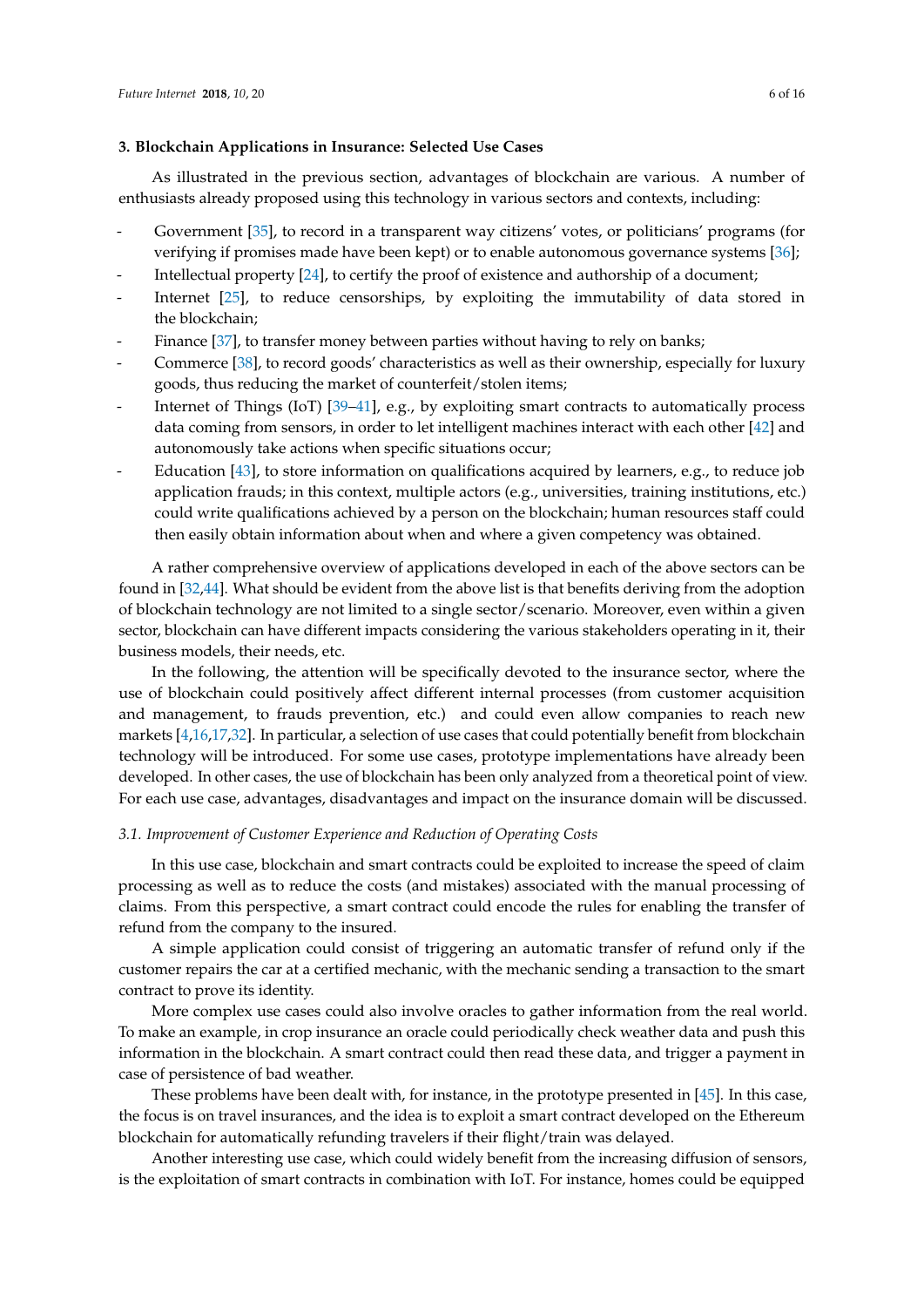Solutions such as the ones envisioned above bring benefits to different actors: to the insurance company, which could reduce the amount of resources normally devoted to claim processing, but also to customers, who would receive money even before having become aware of the damage.

Another advantage would come from the fact that everyone could inspect the smart contract. That is, the customer undersigning a policy would get a clear idea of its contractual conditions (even though, at the moment, he/she should master some programming skills in order to understand the smart contract code). Consequently, it would become easier for him/her to compare policies. Furthermore, the choice of a policy would no more based only on how much he/she trusts a given company (since trust would be implicitly guaranteed by the smart contract), but on objective data.

Despite these advantages, it must be said that the scenario above could be adopted only for a limited number of policies. In fact, the majority of claims processed by insurance companies still need to be evaluated by an external expert before being settled. In case of manual processing, however, the customer experience could still be improved by managing payments in cryptocurrencies, whose transfer would be quicker than with traditional methods (several seconds or minutes depending on the blockchain used).

From the architectural point of view, probably the most suitable choice is to adopt a combination of private and public blockchains. The private blockchain could be used to record policies and claims data, whereas the public blockchain could be used to trigger the refund in terms of tradable cryptocurrencies (such as Ethers or Bitcoins). The private blockchain could be maintained by trusted company's computers/nodes characterized by lower mining costs with regard to those of public blockchains. The public blockchain would be maintained by the wider public, through the mining incentives presented in Section [2.](#page-1-0) Alternatively, the company could decide to exploit only a public blockchain. This choice could be successful in case the company needs to improve its own reputation and obtain customers' trust (as the process would be fully decentralized), but would imply higher transaction costs.

# <span id="page-6-0"></span>*3.2. Data Entry/Identity Verification*

The cryptographic mechanism underlying the blockchain could be used to reduce the overhead related to manual data entry and verification of new customers [\[47\]](#page-14-18).

With the blockchain, customers would be identified by a unique address (e.g., the one linked to their wallet). The first time they use a service, a certified intermediary would verify their identity and link it to their address. From that time on, every time they undersign a policy, they would no more need to provide an identification document; rather, they would only need to use their credentials.

Benefits of this use case could be seen again in a reduced time and cost to gather/provide information.

Nonetheless, this use case also has some relevant drawbacks the company should be aware of. A first drawback is related to the possible loss/steal of credentials. As said, since the blockchain works without intermediaries, no one could reset users' credentials. A solution could be to rely on external services, which could store credentials and return them to the users in case of loss. However, using such services would mean providing someone else access to one's sensitive information. Another drawback is linked to the fact that the current legal regulations should be modified to include blockchain-based identification, and some governments could refuse to approve this type of identification, e.g., due to mistrust in the technology.

From the architectural point of view, companies deciding to exploit blockchain-based Know Your Customer (KYC) could rely on external services running on public blockchains. In fact, some KYC services recently appeared, offering some prototypes based on existing blockchains. One example is Civic [\[48\]](#page-14-19) (based on the Bitcoin blockchain) and KYC Legal [\[49\]](#page-14-20) (exploiting the Ethereum blockchain).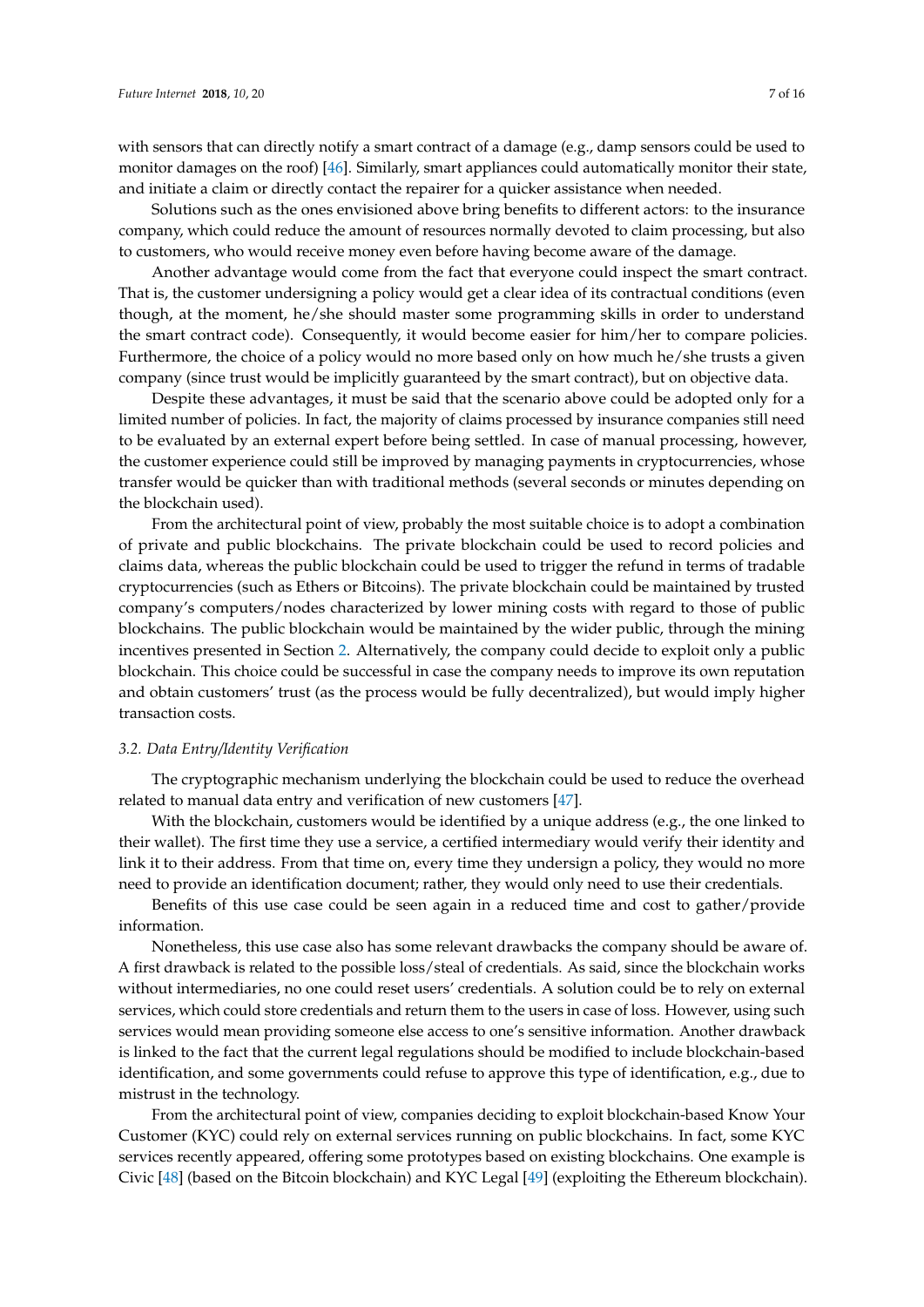Such companies already built a network of validators, which receive a reward for each performed validation and charge small fees to companies requiring their services.

#### *3.3. Premium Computation/Risk Assessment/Frauds Prevention*

In this scenario, the blockchain is used to let multiple certified intermediaries record information related to a person (by linking them to his/her address).

Such intermediaries could be insurance companies (e.g., to record previous claims), police officers (e.g., to store criminal acts), medical staffs (e.g., to record a person's injuries and treatments), or even smart wearable devices (which could inject in the blockchain data about one's physical activity).

A smart contract could read all the information linked to a person and automatically compute the premium and perform risk assessment, based on his/her physical health, driving behaviors, etc. [\[50\]](#page-14-21).

Another application scenario is represented by fraud prevention. In this scenario, a smart contract could analyze collected data and identify frauds during claim processing (e.g., by crossing data related to a person's previous claims).

A scenario such as the one depicted in the above examples, however, could be difficultly realized in the short term. In fact, it implies that each person possesses a unique blockchain address (as presented in Section [3.2\)](#page-6-0), and requires the active involvement of different actors (insurance companies, police officers, medical staff, etc.) as the quality of the results would be a consequence of the quality and quantity of data stored in the blockchain. Privacy is another relevant issue (especially for what it concerns medical records). In this view, in the construction of such a system, a thorough attention should be devoted to let only selected actors link information extracted from the blockchain to a person's identity. Furthermore, particular care should be devoted to the definition of common standards to record the information, in order to enable interoperability.

The most suitable architecture for this use case is a consortium blockchain. The blockchain would be maintained by selected nodes of the consortium, e.g., belonging to the different actors involved. The limited number of trusted nodes would increase security and privacy. Furthermore, the blockchain would keep track of the sender of each transaction. Finally, being controlled by a small number of nodes, mechanisms to revert blockchain state in case of transactions erroneously made (e.g., a driving infraction notified to the wrong person) could be devised.

#### *3.4. Pay-Per-Use/Micro-Insurance*

Smart contracts- and blockchain-based payments could enable new revenue sources, such as microand pay-per-use insurances. Though in the past micro-insurances were threatened by administrative costs, the exploitation of smart contracts could enable quick and cheap policy undersignment and management (even on mobile devices) [\[51\]](#page-14-22). Similarly, pay-per-use insurances could become a praxis, possibly in combination with IoT solutions for automatic undersignment. For instance, GPS data could be used to automatically collect, e.g., a travel premium only if the customer is abroad, a car premium only when the car is moving, etc. Pay-per-use mechanisms could be exploited in services such as Uber or Airbnb, e.g., activating the service when a customer is picked up or hosted.

With respect to the other use cases described in the paper, from the point of view of actors and technology to be involved, this is probably one of the quickest and easiest to be realized (because of the limited number of involved actors, and because the feasibility of prototypal solutions has already been demonstrated [\[51\]](#page-14-22)). Moreover, from the point of view of the insurance company, introducing blockchain-based pay-per-use insurances (which could be even paid by using cryptocurrencies) could bring a competitive advantage, especially attracting young, technology enthusiasts.

Concerning architectural choices, companies aiming at addressing pay-per-use insurance could rely on a public blockchain. In this way, a smart contract could collect money from customers (e.g., Ethers or Bitcoins), keep them until a given date and transfer them to the insurance company if no damage occurs. Being on a public blockchain, everyone could inspect the smart contract code, increasing trust between parties.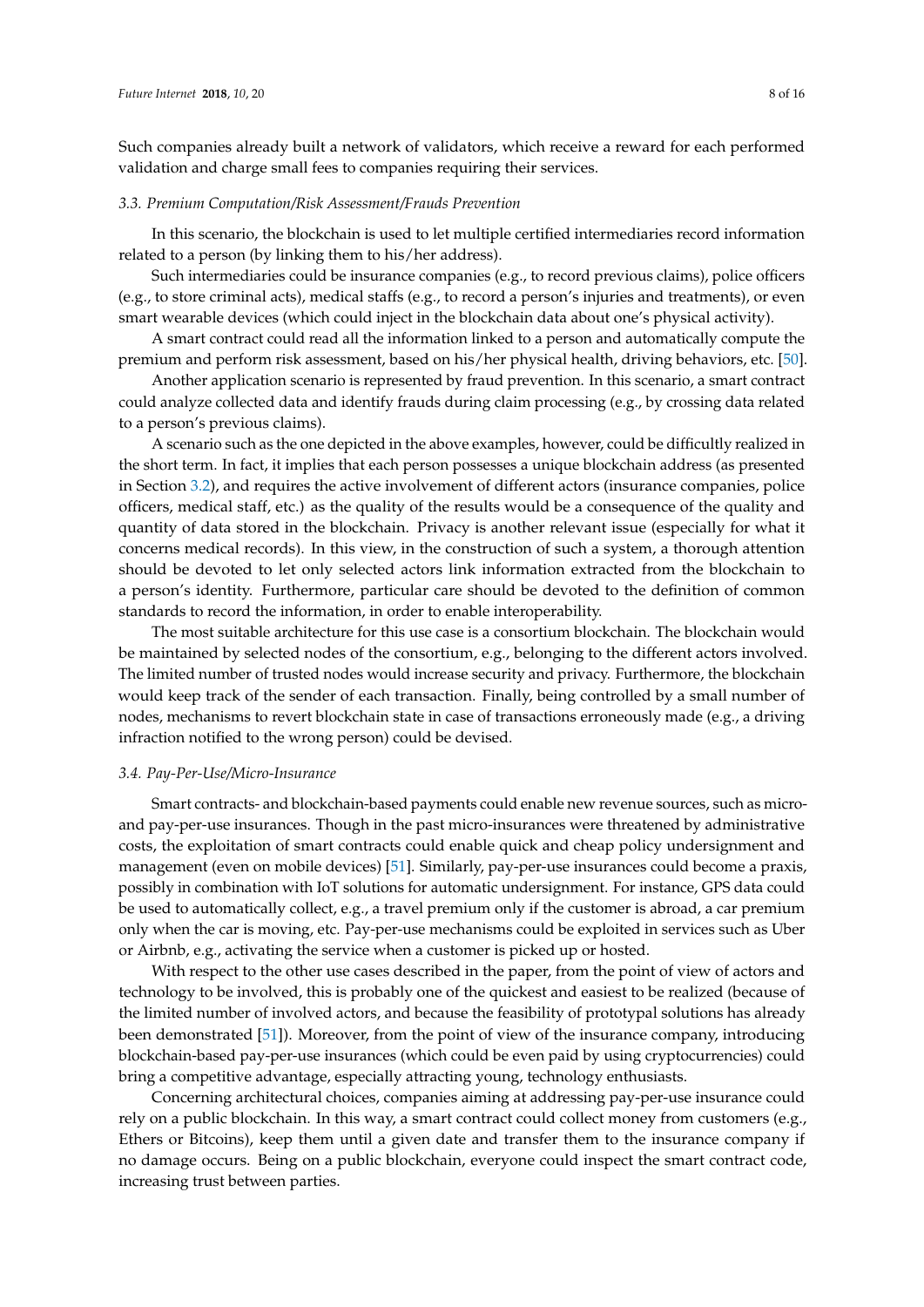#### *3.5. Peer-to-Peer Insurance*

Several peer-to-peer insurances already exist [\[52–](#page-14-23)[54\]](#page-14-24), though it must be said that, at present, they are not "real" peer-to-peer models, as they have a traditional insurance model or risk carrier behind them, supporting the heavy part of the insurance business.

In this context, smart contracts could represent an important innovation, as they would enable the creation of DAOs, where self-insured groups' functioning rules could be hard-coded.

A prototype solution named DYNAMIS and based on the Ethereum blockchain has already been implemented [\[55\]](#page-15-0). This solution aims to provide supplemental unemployment insurance for a community of self-managed people in terms of underwriting and claims acceptance and processing.

Even though in peer-to-peer insurance the blockchain could really become the key technology, from the insurance company's perspective it must be underlined that the objective of peer-to-peer insurance is the removal of intermediaries (i.e., the insurance companies themselves). Hence, a wise choice insurance companies could make here is to recognize this risk, and turn it from a threat into a business opportunity, e.g., by providing the infrastructure for peer-to-peer insurance.

From the architectural point of view, since this scenario requires a high amount of decentralization, a public blockchain would be more suited.

It should be underlined, however, that the adoption of peer-to-peer insurance models by the wider public is not imminent yet. In fact, apart from a small amount of technology enthusiasts who aim at reducing insurance costs, a high number of customers still considers the interaction with intermediaries important and worth of extra costs [\[56\]](#page-15-1).

#### <span id="page-8-0"></span>**4. A SWOT Analysis**

The above discussion should have provided the reader with a broad overview of potential applications of blockchain technology in the insurance sector. As seen, advantages appear to be numerous. Nonetheless, only a few prototypes exist so far, and it has been estimated that blockchain-based applications will be available to the wider public only in 10–15 years [\[5\]](#page-13-1).

Starting from the considerations drawn in Section [3,](#page-5-0) in the following a SWOT analysis summarizing advantages and disadvantages of this technology is provided (Table [1\)](#page-9-0). The objective here is to abstract from the specific domain considered, i.e., insurance, and to perform an analysis, which could potentially be helpful in a variety of contexts/sectors.

The strengths of blockchain technology are mainly related to the technological aspects presented in Section [2.](#page-1-0) By removing intermediaries, the cost of money transfers can be lowered (e.g., bank commissions cease to exist). Transfers can also be made faster, as cryptocurrencies are directly moved from a wallet's address to another without intermediate steps (as it usually occurs, e.g., in overseas bank transfers). Smart contracts provide a high degree of automation. Transparency is guaranteed as well, as the blockchain could be accessed worldwide. In addition, since everyone could potentially write on the ledger, the blockchain could become the repository of a huge amount of information, which could be used for data analytics in different sectors (not necessarily related to insurance and finance, such as medicine, education, etc.). The underlying cryptographic mechanism guarantees that data are not modified and that transactions could not be repudiated. Finally, the replication of the blockchain on each network node ensures that the blockchain would survive to unexpected events.

The most relevant weaknesses are related to scalability, energy consumption and performance.

In fact, at present, the number of transactions that could be handled per second is extremely low when compared to traditional systems (mainly because of the computational power required to validate new blocks). If, at the present time, blockchain-based transactions are quicker than traditional bank transfers (on average they require few seconds to several minutes, instead of 1–2 days), for instant payments and for other kinds of applications, performance should not be adequate to needs. In this respect, it is worth outlining that some blockchain platforms are changing the process of validating blocks, reducing the complexity of the mathematical problem to be solved and restricting the possibility to perform mining only to a subset of trusted nodes. Apart from time, space is also an issue, since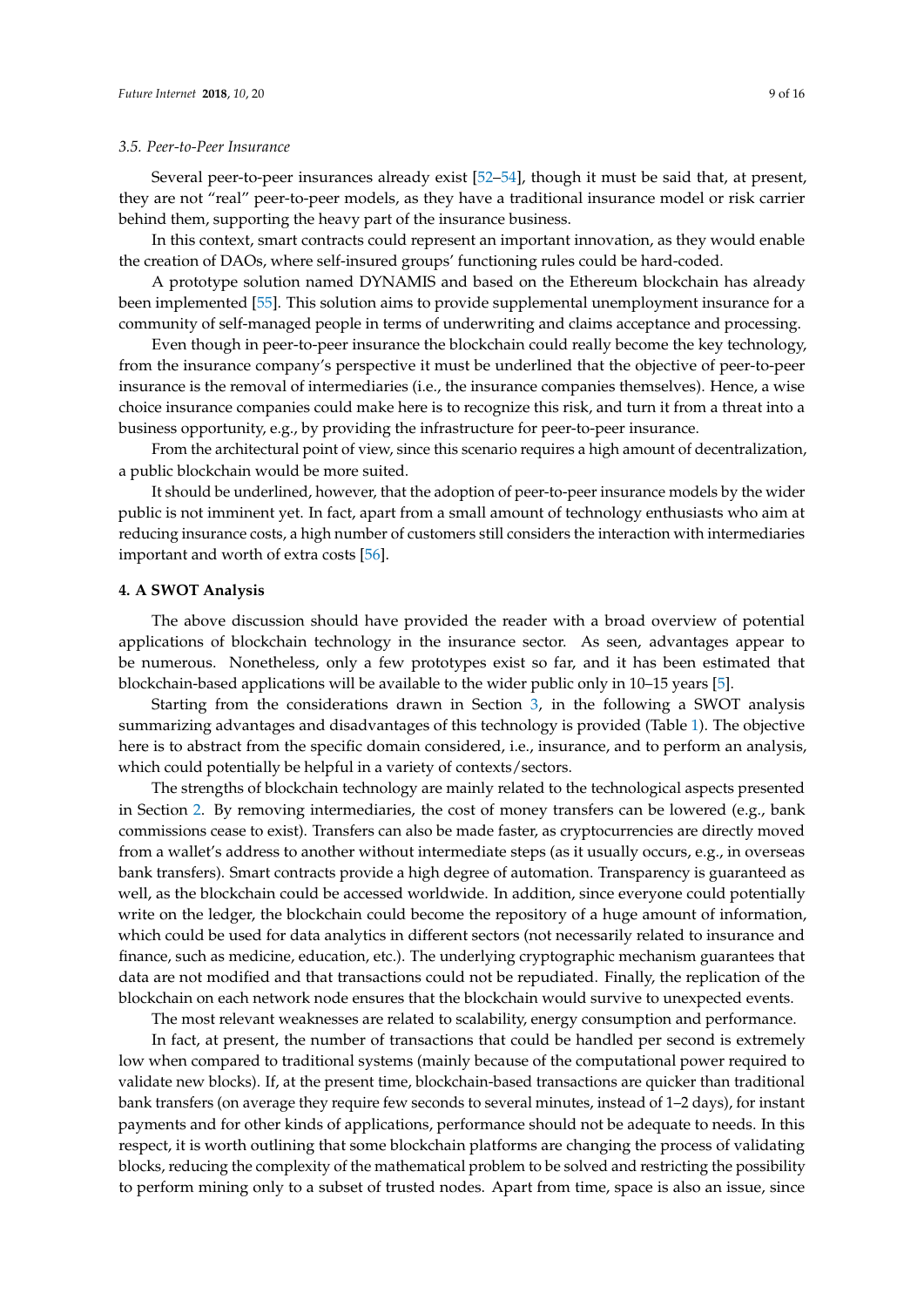data are replicated on each network node. To make an example, the Bitcoin blockchain requires more than 170 GB of storage on each network node [\[57\]](#page-15-2). In addition, the amount of energy consumed by network nodes, and the cost of the hardware required to validate new blocks is extremely high, estimated around 6\$ per transaction [\[58\]](#page-15-3) (though it must be underlined that several initiatives to limit the amount of consumed energy are currently under development [\[59\]](#page-15-4)).

<span id="page-9-0"></span>

|          | Positive                                                                                                                                                                                                                                                                                                                                                                               | Negative                                                                                                                                                                                                                                                                                                                                                                                                                                                                                                                                       |
|----------|----------------------------------------------------------------------------------------------------------------------------------------------------------------------------------------------------------------------------------------------------------------------------------------------------------------------------------------------------------------------------------------|------------------------------------------------------------------------------------------------------------------------------------------------------------------------------------------------------------------------------------------------------------------------------------------------------------------------------------------------------------------------------------------------------------------------------------------------------------------------------------------------------------------------------------------------|
| Internal | <b>Strengths</b>                                                                                                                                                                                                                                                                                                                                                                       | Weaknesses                                                                                                                                                                                                                                                                                                                                                                                                                                                                                                                                     |
|          | Fast and low-cost money transfers<br>$\overline{\phantom{a}}$<br>No need for intermediaries<br>Automation (by means of<br>smart contracts)<br>Accessible worldwide<br>Transparency<br>Platform for data analytics<br>No data<br>loss/modification/falsification<br>Non-repudiation                                                                                                     | Scalability<br>Low performance<br>Energy consumption<br>Reduced users' privacy<br>$\overline{\phantom{0}}$<br>Autonomous code is "candy for hackers"<br>Need to rely to external oracles<br>No intermediary to contact in case of loss of<br>users' credentials<br>Volatility of cryptocurrencies<br>$\overline{\phantom{a}}$<br>Still in an early stage (no "winning"<br>blockchain, need of programming skills to<br>read code, blockchain concepts difficult to<br>be mastered)<br>Same results achieved with<br>well-mastered technologies |
| External | Opportunities<br>Competitive advantage (if efforts to<br>reduce/hide the complexity behind<br>blockchain are successful, or in case of<br>diffusion of IoT)<br>Possibility to address new markets<br>(e.g., supporting car and house<br>sharing, disk storage rental, etc.)<br>Availability of a huge amount of<br>heterogeneous data, pushed in the<br>blockchain by different actors | <b>Threats</b><br>Could be perceived as unsecure/unreliable<br>Low adoption from external actors means<br>$\overline{\phantom{0}}$<br>lack of information<br>Governments could consider blockchain and<br>$\overline{\phantom{a}}$<br>smart contracts "dangerous"<br>Medium-long term investment<br>Not suitable for all existing processes<br>Customers would still consider personal<br>interaction important                                                                                                                                |

**Table 1.** SWOT analysis of the adoption of blockchain.

The fact that, once information is encoded in the blockchain, it is immutable and accessible by everyone is another weakness, and could harm users' privacy. To make an example, everyone could check the amount of money owned by a person, by analyzing his/her incoming transactions. Should other types of information be stored in the blockchain (e.g., medical records), this issue would become even more relevant. To cope with privacy issues, some solutions to anonymize payments/transactions have been proposed [\[60](#page-15-5)[–63\]](#page-15-6).

The immutability and self-execution of code could be another weakness for blockchain, since smart contracts could become "candy for hackers" [\[9\]](#page-13-6). In fact, hackers could exploit bugs in smart contracts to steal money, as it recently happened on the Ethereum network, where, in the most famous attack of this kind, around \$60 million were "stolen" in June 2016. Even assuming that smart contracts are free of bugs, some applications would still need external oracles to inject information in the blockchain. The weakest point, in this case, would become the oracle. As said, the consequences of injecting in the blockchain wrong information could be partially mitigated by relying on more than one oracle, each getting information from different sources.

Apart from technical aspects discussed above, other weaknesses affect blockchain usability. First of all, the impossibility to receive assistance in case of credentials loss (even though this weakness could be partially removed by relying on trusted services, as explained in Section [3\)](#page-5-0). Another aspect is cryptocurrencies volatility, which could become a limitation to the adoption of blockchain-based payments. In fact, given the fact that cryptocurrencies are subject of speculation and considering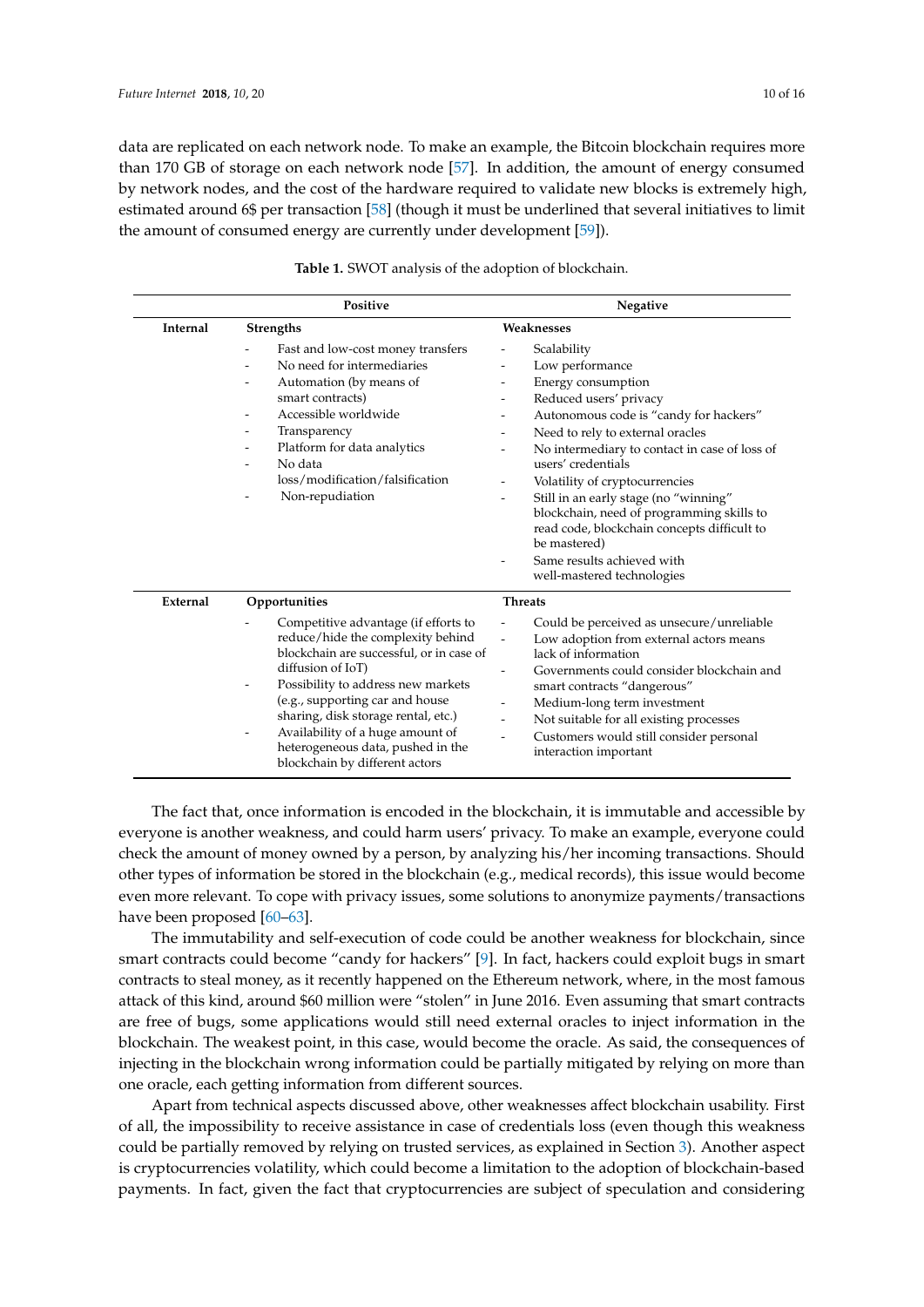that technology is not fully mature yet (and bugs frequently appear), value of cryptocurrencies show huge fluctuations.

Another weakness is related to the fact that development tools are still in an early stage, and standards for developing blockchain-based applications have not been defined yet.

Finally, it is worth remarking that, in some cases, blockchain would not be the most suitable technology to use, as existing, well-mastered alternatives would enable the achievement of comparable results [\[64\]](#page-15-7).

Opportunities are mainly related to whether the market would embrace the technology or not.

At the present time, interacting with the blockchain requires some technical skills (e.g., mastering the concept of blocks, installing a wallet, etc.). Several efforts are currently carried out in order to reduce/hide the complexity behind the technology (e.g., the development of browser plugins which let users easily inspect the ledger [\[65\]](#page-15-8), the creation of user-friendly wallets [\[66\]](#page-15-9), etc.). Should the above initiatives be successful, companies providing blockchain-based applications and services (and, in the insurance market, companies offering blockchain-based policies) could have a competitive advantage. This advantage would become larger in case of an increasing diffusion of IoT, as smart contracts could be coded to autonomously make decisions based on data acquired by sensors [\[39](#page-14-11)[–41\]](#page-14-12).

Another opportunity is related to the possibility to address new markets and create new types of services, mainly by leveraging DAOs and low transactions fees. Blockchain could be successfully used to support the sharing economy, from car and house sharing [\[67\]](#page-15-10) to disk storage rental [\[68\]](#page-15-11) (and, in an insurance scenario, to support micro, on-demand and peer-to-peer insurances).

Finally, should a high number of actors write data on the blockchain, innumerable new applications could appear. As a matter of example, a person's previous medical history could be easily retrieved by doctors in case of urgency; blockchain could become a repository of medical data which could be used by research scientists; blockchain-based supply chains could be more efficient as data could be shared nearly instantaneously among heterogeneous involved actors; in an insurance scenario, data could be used for frauds prevention, policies personalization, etc. Nonetheless, the type and impact of these applications would be a function of the amount and quality of information recorded.

Threats are linked to different external causes. First of all, there is still a risk that the market distrusts this technology, perceiving it as unsecure or unreliable, due to bugs, cryptocurrencies volatility, etc.

Other actors could think that it is too complicated, and the adoption rate on a worldwide basis could be low. As a countermeasure, such actors should receive a suitable training to be made aware of the advantages of this technology. Alternatively, efforts could be carried out to hide the underlying complexity.

Particular attention should be paid to legal regulations, which could threaten the adoption of blockchain. For instance, the regulation of the use and jurisdiction of smart contracts is still under debate. To make some examples, there could be situations in which the outcome of a smart contract would not be considered as legal by a court under existing laws (e.g., a smart contract regulating transactions of illegal goods) [\[69\]](#page-15-12). Similarly, there could be situations where hackers exploit smart contracts bugs to steal money. Some governments could consider blockchain and smart contracts too "dangerous", thus resulting in a limitation of the adoption on a larger scale.

Concerning practical aspects, blockchain-based applications are a medium- to long-term investment, and they could not be suited for integration in all the existing processes. In fact, as previously discussed for the insurance sector, some claims would still need to be manually processed, as not all the damages could be evaluated by sensors.

Finally, should blockchain technology become a praxis, it could impact on companies' relationship with their customers. First of all, some customers could refuse to adopt it, as they might still consider the personal interaction important. Similarly, companies that invested in human capital to offer a good customer service could lose market share, as the competition could be moved from the quality of service provided, to its price.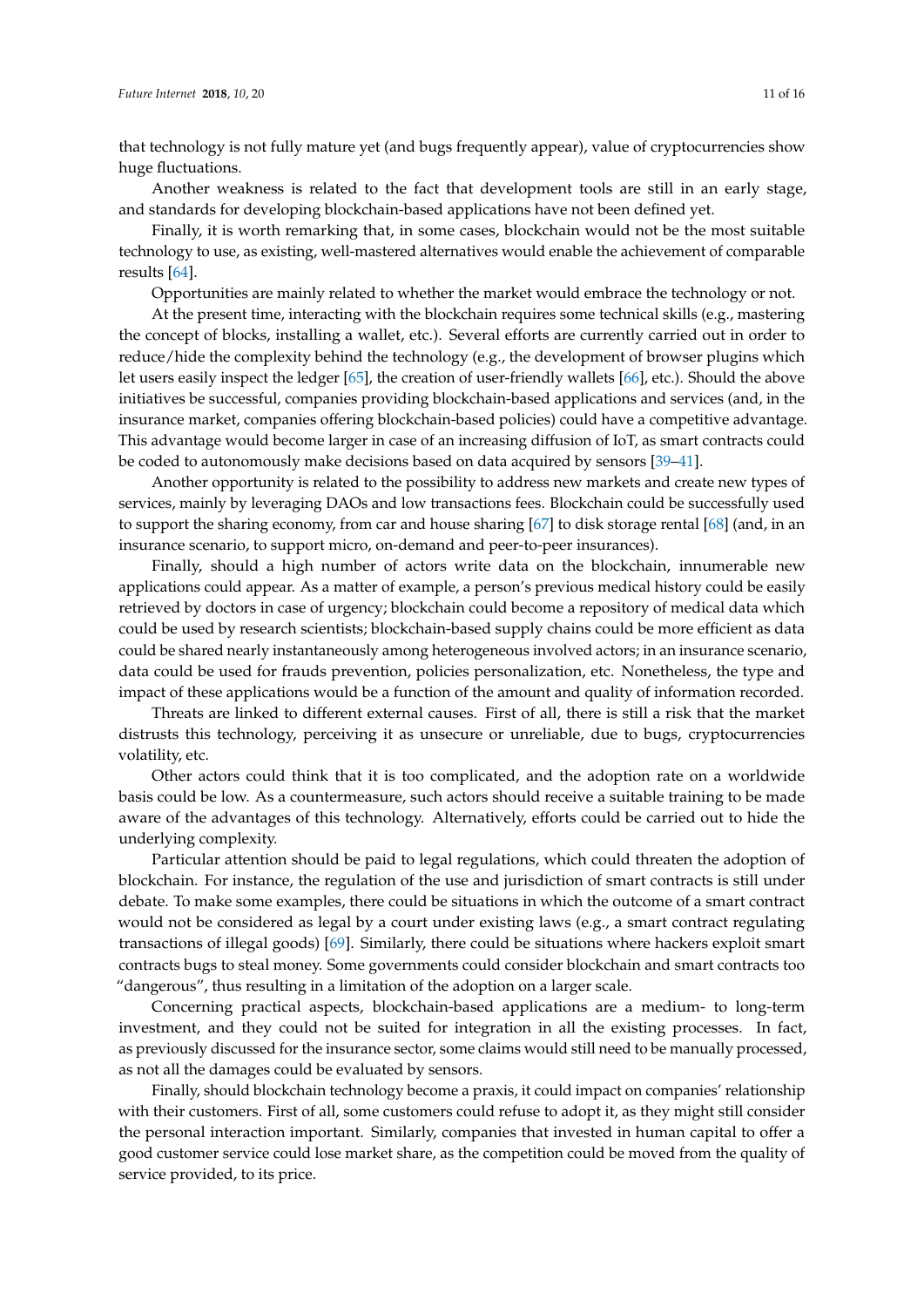## <span id="page-11-0"></span>**5. Conclusions**

Blockchain is receiving an ever-growing attention from research and industry, and is considered a breakthrough technology. The increasing enthusiasm reported in the media, however, could bias an objective evaluation about whether to invest or not in this technology. The risk is that a company decides to embrace blockchain technology because it is fascinating, without reflecting on whether it is mature enough for an adoption in everyday activities, and by a wider public.

To help companies reduce the risk of chasing decentralization for the sake of itself just because blockchain is now under the spotlight, in this paper we presented an overview of potential applications and use cases of blockchain and smart contracts in the insurance sector. We also drafted a more general SWOT analysis of blockchain, which could be potentially applied to a variety of other sectors.

We decided to focus on insurance because this is a sector where blockchain has not been fully explored yet and in which blockchain could have a relevant impact on several processes and application scenarios. Hence, use cases in this sector could be helpful in identifying advantages and disadvantages of the technology itself.

The considerations made throughout the paper helped us answer the key questions reported in the introduction.

Concerning question 1, "Are there clear use cases exploiting blockchain technology and smart contracts in the insurance sector?", at the present time a number of use cases and prototype solutions have been devised in this sector. In particular, blockchain and smart contracts could be successfully used to speed up claims processing and reduce operating costs. In this scenario, a smart contract could trigger reimbursements based on data acquired from physical sensors (e.g., damp sensors installed on roofs) or from the Web (e.g., weather or flights delay data). In another scenario, data entry/identity verification, the blockchain could be used as the infrastructure to verify a person's identity. People's identities could be linked to a blockchain address; then, each time a person needs to be verified (e.g., to open a bank account), he/she could send a signed transaction from his/her address, by proving he/she is the address' owner. In the context of premium computation/risk assessment/frauds prevention, the blockchain could act as a shared ledger recording a person's previous history (previous claims, committed infractions, medical history, etc.). Insurance companies could rely on these data to identify frauds, or to automatically compute the premium of a policy. In the scenario of pay-per-use/micro-insurance, blockchain and smart contracts could be used to automatically activate/deactivate policies and covers, based on data collected by sensors. Finally, in the last identified scenario, i.e., peer-to-peer insurance, blockchain and smart contracts could be the key technologies to enable a shift to a full decentralization, e.g., supporting the automatic management of self-insured groups' funds.

Concerning question 2, "In case we want to adopt a blockchain, what is the most suitable blockchain architecture for our needs?", as presented in Section [3,](#page-5-0) the architectural solutions should be chosen based on the company's decentralization needs. In general, for the backend a private blockchain may be sufficient. Private blockchains have been frequently demonized, since using an instrument originally born to foster decentralization in a fully centralized environment may seem a contradiction. Nonetheless, they have the advantage of keeping track of the sender of a transaction and of all the previous occurred transactions, reducing the risk of data tampering. Furthermore, together with smart contracts, they could be used to increase the automatization of existing tasks. In case multiple institutions need to access data, a consortium blockchain may be preferable. This blockchain could be maintained by nodes belonging to the different institutions of the consortium, and could be used as a shared ledger. Finally, public blockchains could be useful to manage (automatic) payments with existing cryptocurrencies, or when there is the need to provide trust (using an unmodifiable ledger) between parties.

Concerning question 3, "Is blockchain technology mature enough for insurance?", while we believe that blockchain is a tremendous invention that could have an impact similar to the World Wide Web in the 90s, we also think that this technology still needs several improvements before becoming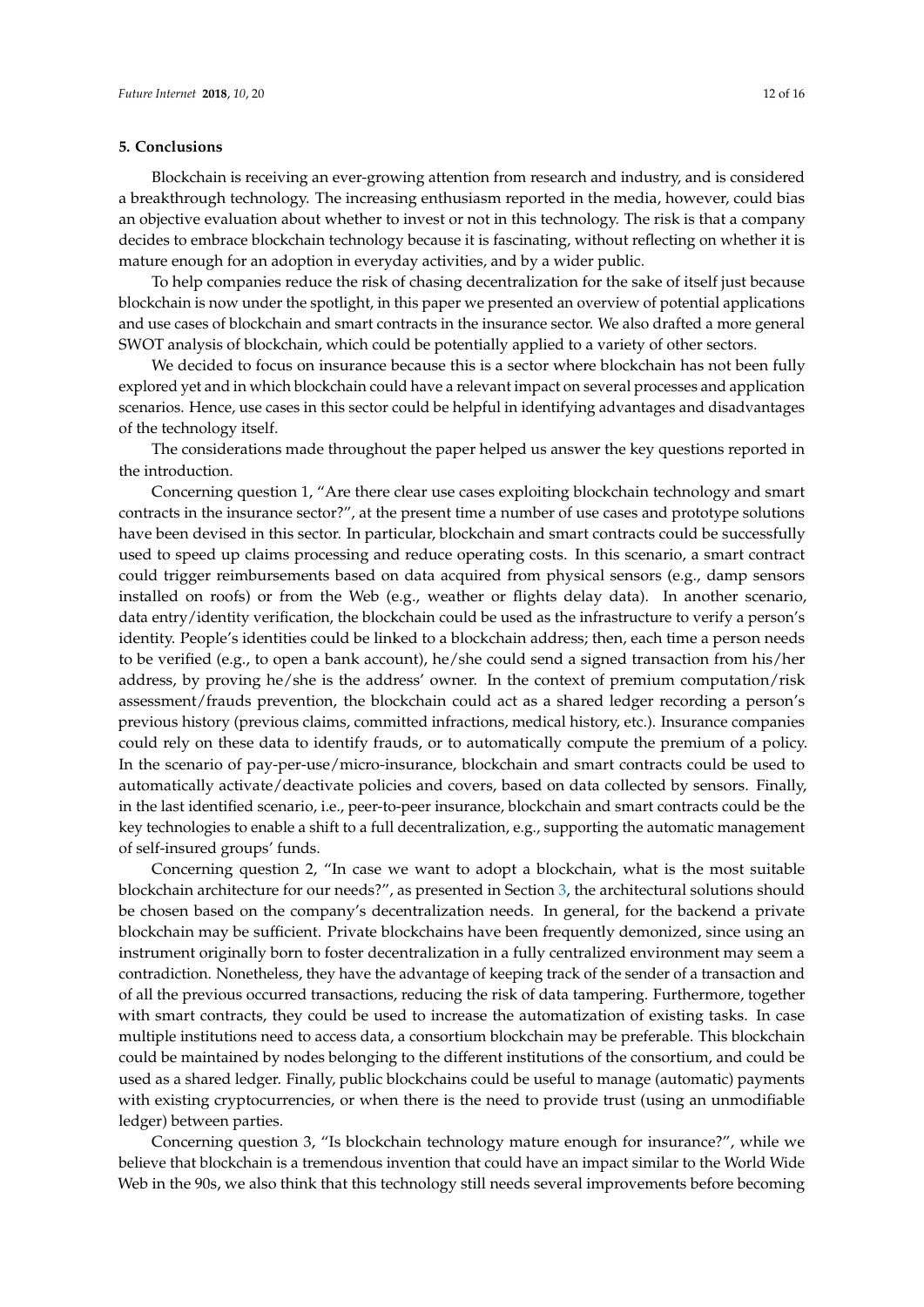mainstream. The reasons behind this statement are various: first of all, a current limitation of existing (public) blockchains is scalability. In fact, the number of transactions per second is low, and the network frequently suffers congestions. In a pay-per-use insurance scenario, these facts would translate into long waiting times before the desired policy cover is actually activated (and, what if an accident occurs while the transaction activating a cover was waiting for validation?).

Second, a winning blockchain is still missing. That means that a company could develop an application exploiting a given blockchain, and discover after few years that the chosen blockchain is no longer supported by the wider network. Using a public blockchain supported by few nodes could increase the risk of attacks (as few nodes could control the majority of the network).

Third, the interaction with the blockchain is still complex for the "average user". Mastering the concepts of wallet, transaction, mining, etc. requires some technical background. At the same time, Bitcoin has frequently been associated with a pyramid scheme or a fraud. As a consequence, there is still a lot of misinformation on blockchain, and people could still prefer "traditional" applications rather than decentralized ones. Furthermore, cryptocurrency volatility (which sometimes is driven by media news) could scare the potential users of decentralized applications.

Finally, the resources and best practices to develop a free-of-bugs smart contract are still insufficient. Smart contracts frequently experience attacks, in some cases with disastrous consequences [\[70\]](#page-15-13). This aspect could especially threaten peer-to-peer insurances, which would widely rely on smart contracts for their governance.

For the above reasons, we do not expect blockchain-based insurance applications to appear in the very near future.

It must be said, though, that the blockchain community is devoting great efforts to improving the above weaknesses. Regarding scalability, Lightning Network (for Bitcoin) [\[71\]](#page-15-14) and Raiden Network (for Ethereum) [\[72\]](#page-15-15) are currently under development. Both solutions are investigating how to mix online and offline transactions, in order to reduce mining costs and time. Concerning easing the interaction with the blockchain, some applications that let users easily interact with blockchain-based applications using their browsers or mobile phones are currently under development [\[65,](#page-15-8)[66\]](#page-15-9). Concerning smart contracts security, bug bounties programs are more and more frequent, and a wide community of blockchain white hat hackers is currently being created [\[73\]](#page-15-16).

Once the above initiatives are successful, blockchain technology could be gradually inserted in everyday lives. In the meantime, insurance companies are strongly suggested to start investigating it, by acquiring the required competencies, and by creating some prototype solutions. Such prototypes could be useful to evaluate how existing processes would be influenced and to what extent this technology would be accepted by the staff or by customers.

What is clear already is that blockchain is bringing a radical transformation to the way we act and think, and we all should be prepared for this change.

**Author Contributions:** The paper was prepared by all the five authors, which were involved in a study of Blockchain technology in the Insurance Sector. All the authors equally contributed to the manuscript. Valentina Gatteschi focused on technical aspects related to Blockchain and on State of Art approaches and applications, under the guidance of Prof. Fabrizio Lamberti and Prof. Claudio Demartini, who also provided assistance while shaping and revising the paper. Chiara Pranteda and Víctor Santamaría provided their knowledge of the Insurance Sector and helped developing the discussion on Insurance-related use cases as well as revising the paper.

**Conflicts of Interest:** The authors declare no conflicts of interest.

# **References**

- <span id="page-12-0"></span>1. Swan, M. *Blockchain: Blueprint for a New Economy*; O'Reilly Media: Newton, MA, USA, 2015.
- <span id="page-12-1"></span>2. Szabo, N. Smart Contracts: Formalizing and Securing Relationships on Public Networks. First Monday, Volume 2, No. 9. 1997. Available online: <http://firstmonday.org/article/view/548/469> (accessed on 19 February 2018).
- <span id="page-12-2"></span>3. Ayvazyan, A. Blockchain—The Next Big Thing. Available online: [https://www.catalysts.cc/en/big-data/](https://www.catalysts.cc/en/big-data/blockchain-the-next-big-thing/) [blockchain-the-next-big-thing/](https://www.catalysts.cc/en/big-data/blockchain-the-next-big-thing/) (accessed on 29 December 2017).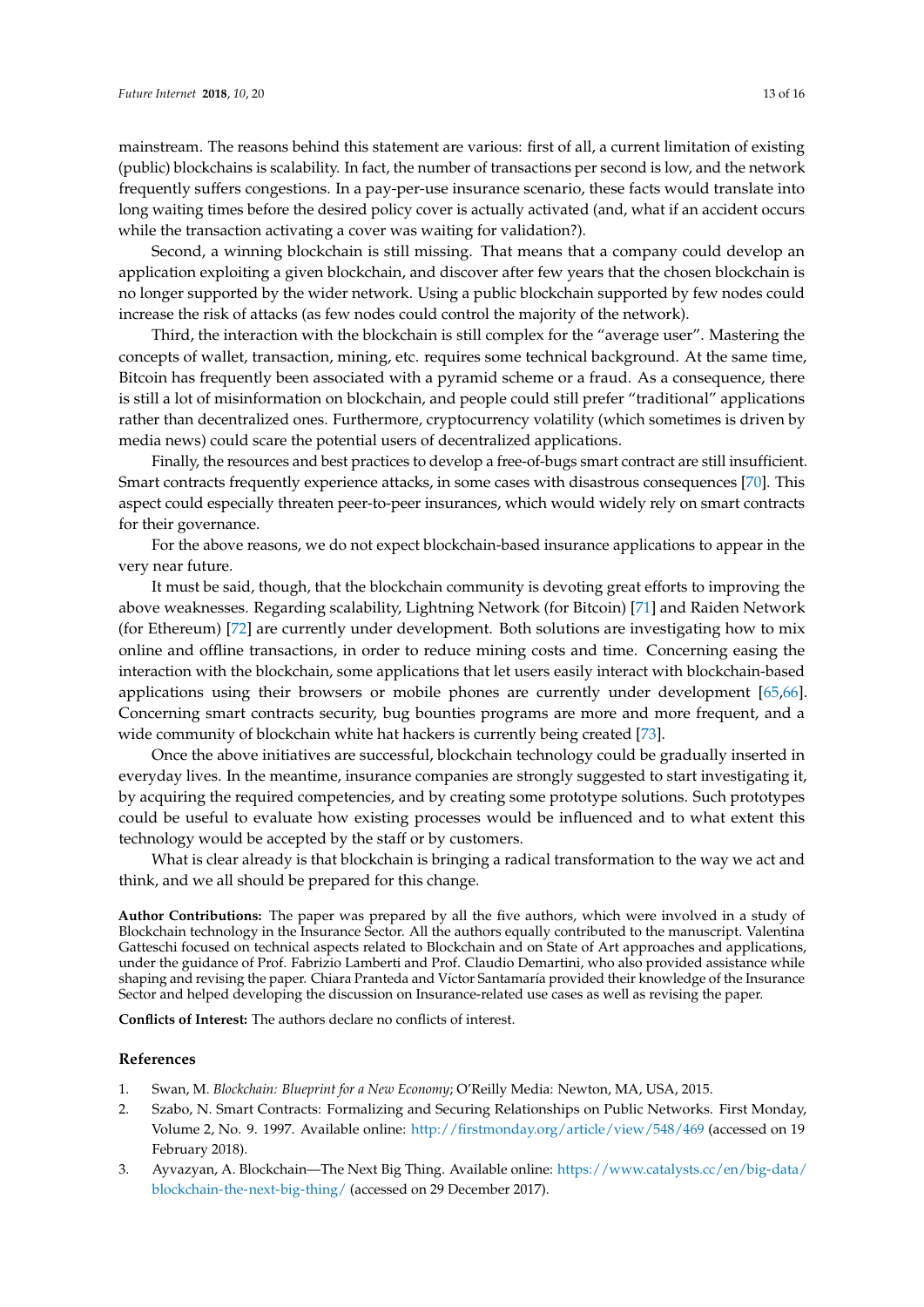- <span id="page-13-0"></span>4. Ramada, M. For Insurers #Blockchain Is the New Black. Available online: [http://blog.willis.com/2016/12/](http://blog.willis.com/2016/12/for-insurers-blockchain-is-the-new-black/) [for-insurers-blockchain-is-the-new-black/](http://blog.willis.com/2016/12/for-insurers-blockchain-is-the-new-black/) (accessed on 29 December 2017).
- <span id="page-13-1"></span>5. Duvivier, P.J. Is the Blockchain the New Graal of the Financial Sector? Available online: [https://www.](https://www.linkedin.com/pulse/blockchain-new-graal-financial-sector-pierre-jean-duvivier) [linkedin.com/pulse/blockchain-new-graal-financial-sector-pierre-jean-duvivier](https://www.linkedin.com/pulse/blockchain-new-graal-financial-sector-pierre-jean-duvivier) (accessed on 29 December 2017).
- <span id="page-13-2"></span>6. Palychata, J. Bitcoin: What You Didn'T Know but Always Wanted to Ask. Available online: [http://securities.](http://securities.bnpparibas.com/quintessence/hot-topics/beyond/bitcoin-and-blockchain-what-you.html) [bnpparibas.com/quintessence/hot-topics/beyond/bitcoin-and-blockchain-what-you.html](http://securities.bnpparibas.com/quintessence/hot-topics/beyond/bitcoin-and-blockchain-what-you.html) (accessed on 30 June 2016).
- <span id="page-13-3"></span>7. Panetta, K. Top Trends in the Gartner Hype Cycle for Emerging Technologies, 2017. Available online: [https://www.gartner.com/smarterwithgartner/top-trends-in-the-gartner-hype-cycle-for-emerging](https://www.gartner.com/smarterwithgartner/top-trends-in-the-gartner-hype-cycle-for-emerging-technologies-2017/)[technologies-2017/](https://www.gartner.com/smarterwithgartner/top-trends-in-the-gartner-hype-cycle-for-emerging-technologies-2017/) (accessed on 29 December 2017).
- <span id="page-13-4"></span>8. Greenspan, G. Avoiding the Pointless Blockchain Project—How to Determine if You've Found a Real Blockchain Use Case. Available online: [http://www.multichain.com/blog/2015/11/avoiding-pointless](http://www.multichain.com/blog/2015/11/avoiding-pointless-blockchain-project/)[blockchain-project/](http://www.multichain.com/blog/2015/11/avoiding-pointless-blockchain-project/) (accessed on 29 December 2017).
- <span id="page-13-6"></span>9. Zaninotto, F. The Blockchain Explained to Web Developers, Part 3: The Truth. Available online: [http://](http://marmelab.com/blog/2016/06/14/blockchain-for-web-developers-the-truth.html) [marmelab.com/blog/2016/06/14/blockchain-for-web-developers-the-truth.html](http://marmelab.com/blog/2016/06/14/blockchain-for-web-developers-the-truth.html) (accessed on 29 December 2017).
- <span id="page-13-7"></span>10. Panetta, K. Top 10 Mistakes in Enterprise Blockchain Projects. Available online: [http://www.gartner.com/](http://www.gartner.com/smarterwithgartner/top-10-mistakes-in-enterprise-blockchain-projects/) [smarterwithgartner/top-10-mistakes-in-enterprise-blockchain-projects/](http://www.gartner.com/smarterwithgartner/top-10-mistakes-in-enterprise-blockchain-projects/) (accessed on 29 December 2017).
- <span id="page-13-8"></span>11. Cooper, A. Does Digital Identity Need Blockchain Technology? Available online: [https://identityassurance.](https://identityassurance.blog.gov.uk/2016/08/15/does-digital-identity-need-blockchain-technology/) [blog.gov.uk/2016/08/15/does-digital-identity-need-blockchain-technology/](https://identityassurance.blog.gov.uk/2016/08/15/does-digital-identity-need-blockchain-technology/) (accessed on 29 December 2017).
- 12. Peck, M. The blockchain has a dark side. *IEEE Spectr.* **2016**, *53*, 12–13. [\[CrossRef\]](http://dx.doi.org/10.1109/MSPEC.2016.7473136)
- <span id="page-13-5"></span>13. Romano, D.; Schmid, G. Beyond Bitcoin: A Critical Look at Blockchain-Based Systems. *Cryptography* **2017**, *1*, 15. [\[CrossRef\]](http://dx.doi.org/10.3390/cryptography1020015)
- <span id="page-13-9"></span>14. Higgins, S. Insurance Giant Allianz France Exploring Blockchain Potential. Available online: [http://www.](http://www.coindesk.com/allianz-france-exploring-use-cases-with-blockchain-startup/) [coindesk.com/allianz-france-exploring-use-cases-with-blockchain-startup/](http://www.coindesk.com/allianz-france-exploring-use-cases-with-blockchain-startup/) (accessed on 30 June 2016).
- <span id="page-13-10"></span>15. Insurance Times Newsdesk. AXA Leads \$55m Investment in Blockchain. Available online: [http://www.](http://www.insurancetimes.co.uk/axa-leads-55m-investment-in-blockchain/1417270.article) [insurancetimes.co.uk/axa-leads-55m-investment-in-blockchain/1417270.article](http://www.insurancetimes.co.uk/axa-leads-55m-investment-in-blockchain/1417270.article) (accessed on 29 June 2016).
- <span id="page-13-11"></span>16. Shelkovnikov, A. *Blockchain Applications in Insurance*; Deloitte Report; Deloitte LLP: London, UK, 2016; pp. 1–2.
- <span id="page-13-12"></span>17. Lorenz, J.-T.; Münstermann, B.; Higginson, M.; Olesen, P.B.; Bohlken, N.; Ricciardi, V. *Blockchain in Insurance-Opportunity or Threat?* McKinsey & Company Report; McKinsey & Company: New York, NY, USA, 2016; pp. 1–9.
- <span id="page-13-13"></span>18. Higgins, S. European Insurance Firms Launch New Blockchain Consortium. Available online: [http://www.](http://www.coindesk.com/europe-insurance-blockchain-consortium/) [coindesk.com/europe-insurance-blockchain-consortium/](http://www.coindesk.com/europe-insurance-blockchain-consortium/) (accessed on 29 December 2017).
- <span id="page-13-14"></span>19. Gilbert, S. The Hype Cycle of Insurance Disruption. Available online: [http://insurancethoughtleadership.](http://insurancethoughtleadership.com/the-hype-cycle-of-insurance-disruption/) [com/the-hype-cycle-of-insurance-disruption/](http://insurancethoughtleadership.com/the-hype-cycle-of-insurance-disruption/) (accessed on 29 December 2017).
- <span id="page-13-15"></span>20. McKinsey&Company. Blockchain Technology in the Insurance Sector. In *Proceedings of the Quarterly Meeting of the Federal Advisory Committee on Insurance (FACI)*; McKinsey & Company: New York, NY, USA, 2017.
- <span id="page-13-16"></span>21. Nakamoto, S. Bitcoin: A Peer-to-Peer Electronic Cash System. 2008. Available online: [https://bitcoin.org/](https://bitcoin.org/bitcoin.pdf) [bitcoin.pdf](https://bitcoin.org/bitcoin.pdf) (accessed on 19 February 2018).
- <span id="page-13-17"></span>22. Lischke, M.; Fabian, B. Analyzing the bitcoin network: The first four years. *Future Internet* **2016**, *8*, 7. [\[CrossRef\]](http://dx.doi.org/10.3390/fi8010007)
- <span id="page-13-18"></span>23. CoinMarketCap. Available online: <https://coinmarketcap.com/> (accessed on 30 December 2017).
- <span id="page-13-19"></span>24. de la Rosa, J.L.; Gibovic, D.; Torres, V.; Maicher, L.; Miralles, F.; El-Fakdi, A.; Bikfalvi, A. On Intellectual Property in Online Open Innovation for SME by means of Blockchain and Smart Contracts. In Proceedings of the 3rd Annual World Open Innovation Conference WOIC, Barcelona, Spain, 15–16 December 2016.
- <span id="page-13-20"></span>25. Lee, D. Arachneum: Blockchain meets Distributed Web. *arXiv* **2016**, arXiv:1609.02789.
- <span id="page-13-21"></span>26. Szabo, N. Smart Contracts. 1994. Available online: <https://archive.is/zQ1p8> (accessed on 19 February 2018).
- <span id="page-13-22"></span>27. Ethereum Team. Ethereum White Paper—A Next-Generation Smart Contract and Decentralized Application Platform. Available online: <https://github.com/ethereum/wiki/wiki/White-Paper> (accessed on 29 December 2017).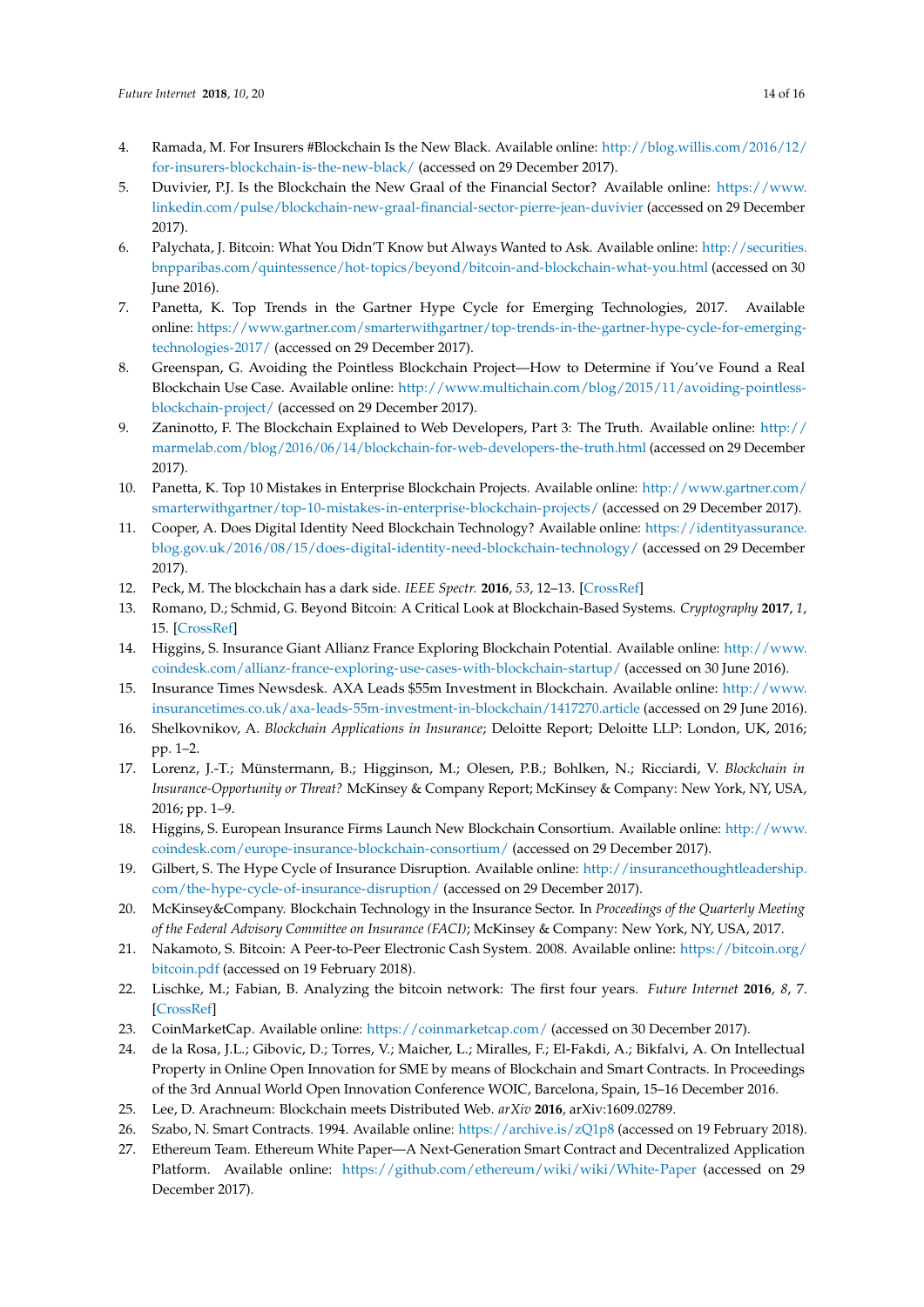- <span id="page-14-0"></span>28. Oraclize. Available online: <http://www.oraclize.it/> (accessed on 30 December 2017).
- <span id="page-14-1"></span>29. Dourlens, J. Oracles: Bringing Data to the Blockchain. 9 October 2017. Available online: [https://ethereumdev.](https://ethereumdev.io/oracles-getting-data-inside-blockchain/) [io/oracles-getting-data-inside-blockchain/](https://ethereumdev.io/oracles-getting-data-inside-blockchain/) (accessed on 29 December 2017).
- <span id="page-14-2"></span>30. Blockchain Hub. Oracles. Available online: <https://blockchainhub.net/blockchain-oracles/> (accessed on 29 December 2017).
- <span id="page-14-3"></span>31. Jentzsch, C. Decentralized Autonomous Organization to Automate Governance. Available online: [https:](https://download. slock. it/public/DAO/WhitePaper. pdf) [//download.slock.it/public/DAO/WhitePaper.pdf](https://download. slock. it/public/DAO/WhitePaper. pdf) (accessed on 23 June 2016).
- <span id="page-14-4"></span>32. Lamberti, F.; Gatteschi, V.; Demartini, C.; Pranteda, C.; Santamaria, V. Blockchain or not blockchain, that is the question of the insurance and other sectors. *IT Prof.* **2017**. [\[CrossRef\]](http://dx.doi.org/10.1109/MITP.2017.265110355)
- <span id="page-14-5"></span>33. Buterin, V. On Public and Private Blockchains. Available online: [https://blog.ethereum.org/2015/08/07/](https://blog.ethereum.org/2015/08/07/on-public-and-private-blockchains/) [on-public-and-private-blockchains/](https://blog.ethereum.org/2015/08/07/on-public-and-private-blockchains/) (accessed on 29 December 2017).
- <span id="page-14-6"></span>34. O'Connell, J. What Are the Use Cases for Private Blockchains? The Experts Weigh In. Available online: [https://bitcoinmagazine.com/articles/what-are-the-use-cases-for-private-blockchains-the-experts](https://bitcoinmagazine.com/articles/what-are-the-use-cases-for-private-blockchains-the-experts-weigh-in-1466440884/)[weigh-in-1466440884/](https://bitcoinmagazine.com/articles/what-are-the-use-cases-for-private-blockchains-the-experts-weigh-in-1466440884/) (accessed on 26 January 2018).
- <span id="page-14-7"></span>35. Ølnes, S. Beyond bitcoin enabling smart government using blockchain technology. In Proceedings of the International Conference on Electronic Government and the Information Systems Perspective, Porto, Portugal, 5–8 September 2016; pp. 253–264.
- <span id="page-14-8"></span>36. Huckle, S.; White, M. Socialism and the blockchain. *Future Internet* **2016**, *8*, 49. [\[CrossRef\]](http://dx.doi.org/10.3390/fi8040049)
- <span id="page-14-10"></span><span id="page-14-9"></span>37. Treleaven, P.; Brown, R.G.; Yang, D. Blockchain Technology in Finance. *Computer* **2017**, *50*, 14–17. [\[CrossRef\]](http://dx.doi.org/10.1109/MC.2017.3571047)
- 38. Kim, H.M.; Laskowski, M. *Towards an Ontology-Driven Blockchain Design for Supply Chain Provenance*; SSRN: Rochester, NY, USA, 2016.
- <span id="page-14-11"></span>39. Christidis, K.; Devetsikiotis, M. Blockchains and Smart Contracts for the Internet of Things. *IEEE Access* **2016**, *4*, 2292–2303. [\[CrossRef\]](http://dx.doi.org/10.1109/ACCESS.2016.2566339)
- 40. Conoscenti, M.; Vetrò, A.; De Martin, J.C. Blockchain for the Internet of Things: A Systematic Literature Review. In Proceedings of the 2016 IEEE/ACS 13th International Conference of Computer Systems and Applications (AICCSA), Agadir, Morocco, 29 November–2 December 2016; pp. 1–6.
- <span id="page-14-12"></span>41. Liu, X.; Zhao, M.; Li, S.; Zhang, F.; Trappe, W. A Security Framework for the Internet of Things in the Future Internet Architecture. *Future Internet* **2017**, *9*, 27. [\[CrossRef\]](http://dx.doi.org/10.3390/fi9030027)
- <span id="page-14-13"></span>42. Hong, Z.; Wang, Z.; Cai, W.; Leung, V. Blockchain-Empowered Fair Computational Resource Sharing System in the D2D Network. *Future Internet* **2017**, *9*, 85. [\[CrossRef\]](http://dx.doi.org/10.3390/fi9040085)
- <span id="page-14-14"></span>43. Sharples, M.; Domingue, J. The blockchain and kudos: A distributed system for educational record, reputation and reward. In Proceedings of the European Conference on Technology Enhanced Learning, Lyon, France, 13–16 September 2016; pp. 490–496.
- <span id="page-14-15"></span>44. Peck, M.E. Blockchains: How they work and why they'll change the world. *IEEE Spectr.* **2017**, *54*, 26–35. [\[CrossRef\]](http://dx.doi.org/10.1109/MSPEC.2017.8048836)
- <span id="page-14-16"></span>45. Bertani, T.; Butkute, K.; Canessa, F. Smart Flight Insurance—InsurETH. Available online: [http://mkvd.s3.](http://mkvd.s3.amazonaws.com/apps/InsurEth.pdf) [amazonaws.com/apps/InsurEth.pdf](http://mkvd.s3.amazonaws.com/apps/InsurEth.pdf) (accessed on 29 December 2017).
- <span id="page-14-17"></span>46. Davies, S. Bitcoin: Possible bane of the Diamond Thief. Available online: [http://www.ft.com/cms/s/0/](http://www.ft.com/cms/s/0/f2b0b2ee-9012-11e4-a0e5-00144feabdc0.html#axzz4DAQsiRry) [f2b0b2ee-9012-11e4-a0e5-00144feabdc0.html#axzz4DAQsiRry](http://www.ft.com/cms/s/0/f2b0b2ee-9012-11e4-a0e5-00144feabdc0.html#axzz4DAQsiRry) (accessed on 30 June 2016).
- <span id="page-14-18"></span>47. KYC-CHAIN. KYC-CHAIN Web Page. Available online: <http://kyc-chain.com/#> (accessed on 29 December 2017).
- <span id="page-14-19"></span>48. Civic. Available online: <https://tokensale.civic.com/CivicTokenSaleWhitePaper.pdf> (accessed on 29 January 2018).
- <span id="page-14-20"></span>49. KYC Legal. Available online: <https://kyc.legal/WhitePaper-ENG.pdf> (accessed on 29 January 2018).
- <span id="page-14-21"></span>50. Reply. Insurechain. Available online: <http://www.reply.com/en/content/insurechain> (accessed on 29 December 2017).
- <span id="page-14-22"></span>51. Lamberti, F.; Gatteschi, V.; Demartini, C.; Pelissier, M.; Gómez, A.; Victor, S. On-demand Blockchain-based car insurance using smart contracts and sensors. *IEEE Consum. Electron. Mag.* in press. 1–6.
- <span id="page-14-23"></span>52. de Broglie, L.; Mury, E.; Corbeaux, L. insPeer. Available online: <http://www.inspeer.me/> (accessed on 29 December 2017).
- 53. Kunde, T.; Herfurth, S.; Meyer-Plath, J. Friendsurance: The P2P Insurance Concept. Available online: <http://www.friendsurance.com/> (accessed on 29 December 2017).
- <span id="page-14-24"></span>54. Guevara. Guevara Web Page. Available online: <https://heyguevara.com/> (accessed on 29 December 2017).